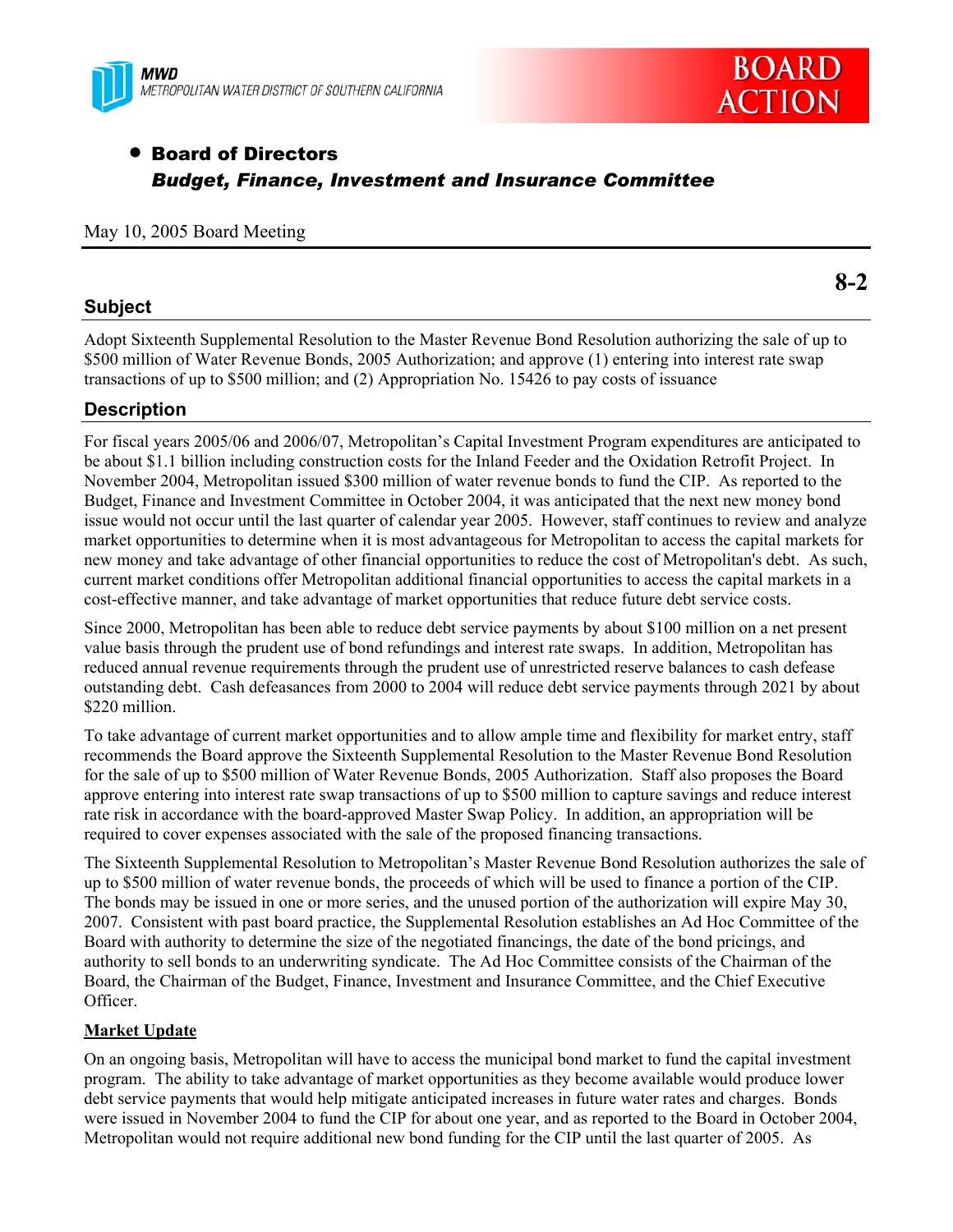discussed at that time, Metropolitan issues bonds to fund the CIP on an ongoing basis, minimizing cost and complying with regulations for tax-exempt debt. Given rising short-term interest rates and more volatile longterm rates, it is prudent to authorize additional bond funding at these extremely low levels. As illustrated in the following graph of the Bond Buyer Revenue Bond Index (RBI), interest rates in the municipal bond market are at historically low levels:

# **Bond Buyer Revenue Bond Index January 1992 to April 2005**



The RBI is a reasonable proxy for the cost of long-term municipal debt. As illustrated in the graph, the current RBI is at levels slightly less than 5.00 percent. It is estimated that Metropolitan's long-term fixed debt would bear interest at 4.40 percent in the current market. At present, the weighted average cost of Metropolitan's fixed rate revenue bond debt is approximately 4.54 percent. Should interest rates in the municipal bond market remain at these low levels, Metropolitan may have the opportunity to finance a portion of the CIP at levels equal to or less than its already low weighted average cost of debt. Metropolitan's long-term financing strategy would be set to take advantage of current market opportunities to issue low-cost fixed-rate revenue bonds and to utilize the financial flexibility offered by the Board's policies on interest rate swaps to fund the ongoing Capital Program at interest rates that are as low or lower than the current weighted cost of debt. By taking advantage of the interest rate swap market, Metropolitan may be able to "lock-in" long-term interest rates between 3.3 percent and 3.5 percent on a portion of these new money bonds. Any interest rate swap would only be executed if it produced benefits, consistent with Metropolitan's Master Swap Policy.

#### **Appropriation for Transaction Costs**

An appropriation is required to pay expenses associated with the proposed issuance of Water Revenue Bonds, the proposed interest rate swap transactions, and other potential financial transactions (e.g., bond refunding issues) anticipated through May 30, 2007. Metropolitan's intent is to fund the expenses associated with the financings from bond proceeds and General Fund monies. These expenses are included as part of the debt transaction. Based on past bond financings and interest rate swap transactions, it is estimated that \$1.387 million will be required to cover expenses associated with the transactions over the next two-year period. The appropriation would cover expenses for the bonds, interest rate swaps, and bond refunding transactions.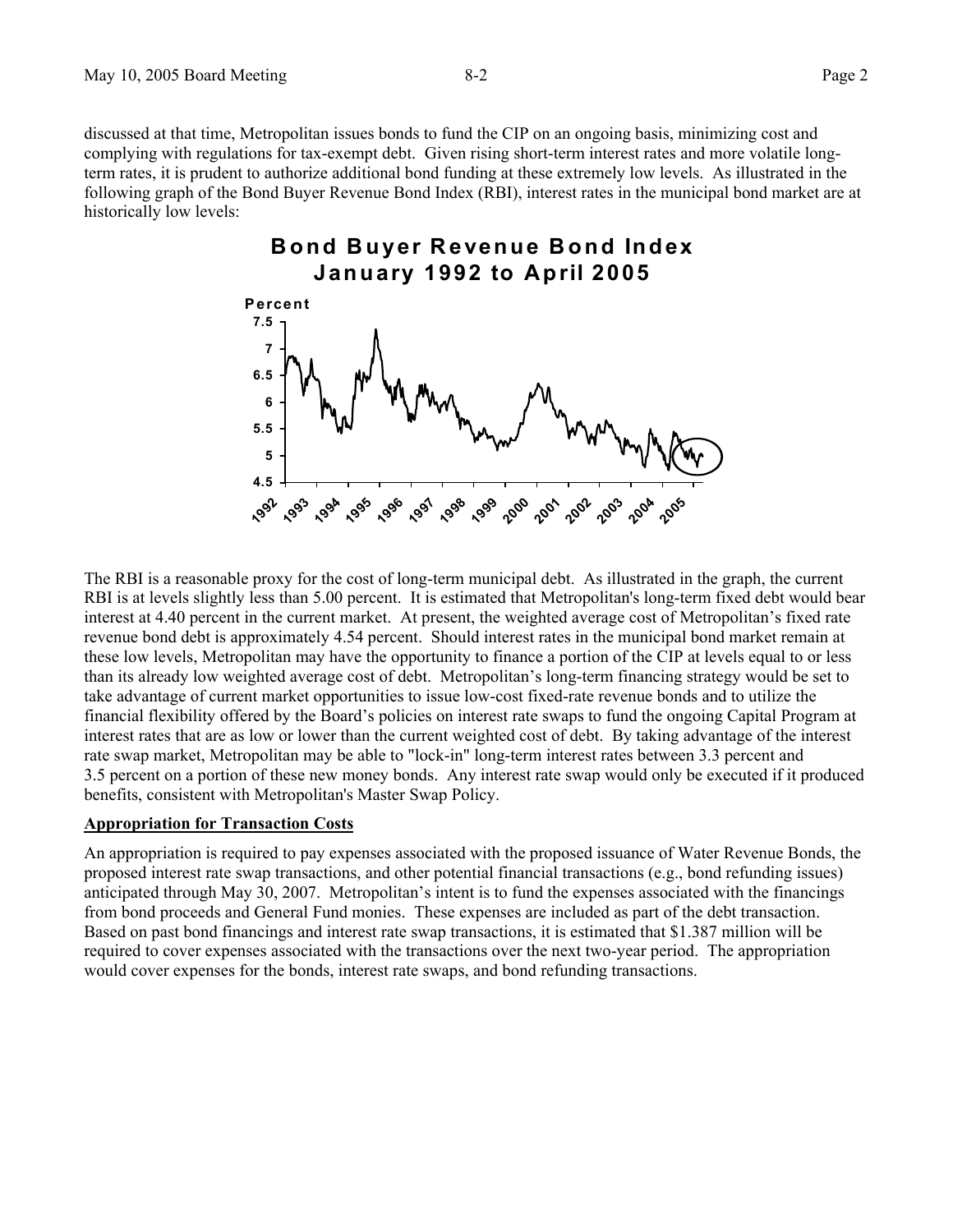The following table provides a breakdown of estimated expenses for Appropriation No. 15426:

| Rating Agency Fees                | \$<br>375,000 |
|-----------------------------------|---------------|
| Financial / Swap Advisors         | 375,000       |
| Legal Counsel                     | 340,000       |
| <b>Liquidity Structuring Fees</b> | 100,000       |
| <b>Liquidity Counsel Fees</b>     | 95,000        |
| Printing                          | 75,000        |
| Verification Agent                | 10,000        |
| Escrow / Paying Agent Fees        | 10,000        |
| <b>Economic Data Services</b>     | 7,000         |
| Total                             | \$1,387,000   |

The appropriation would expire on May 30, 2007, unless extended by the Board. Actual expenses would be reduced if one or more of the proposed transactions are modified or do not occur. Expenses for bond refunding transactions are incorporated into the savings analysis (savings are reported net of all expenses).

## **Policy**

Chapter 1.6 of Part 5 (Sections 235-239.4) of the Metropolitan Water District Act: Revenue Bonds

Metropolitan Water District Administrative Code Section 5108: Capital Project Appropriation

Section 4 of Metropolitan's Master Swap Policy: Board approval is required for multiple interest rate swap transactions over a consecutive three-month period

## **California Environmental Quality Act (CEQA)**

CEQA determination for Option #1:

The proposed action is not defined as a project under CEQA because it involves continuing administrative activities, such as general policy and procedure making (Section 15378(b)(2) of the State CEQA Guidelines). In addition, the proposed action is not subject to CEQA because it involves government fiscal activities, which do not involve any commitment to any specific project that may result in a potentially significant physical impact on the environment (Section 15378(b)(4) of the State CEQA Guidelines). In addition, where it can be seen with certainty that there is no possibility that the proposed action in question may have a significant effect on the environment, the proposed action is not subject to CEQA (Section 15061(b)(3) of the State CEQA Guidelines).

The CEQA determination is: Determine that the proposed action is not subject to CEQA pursuant to Sections 15378(b)(2), 15378(b)(4), and 15061(b)(3) of the State CEQA Guidelines.

CEQA determination for Option #2:

None required

## **Board Options/Fiscal Impacts**

#### **Option #1**

Adopt the CEQA determination and

a. Adopt the Sixteenth Supplemental Resolution to the Master Revenue Bond Resolution (**Attachment 1**) authorizing the sale of up to \$500 million of Water Revenue Bonds, 2005 Authorization; and approve entering into interest rate swap transactions of up to \$500 million to capture savings and reduce interest rate risk; and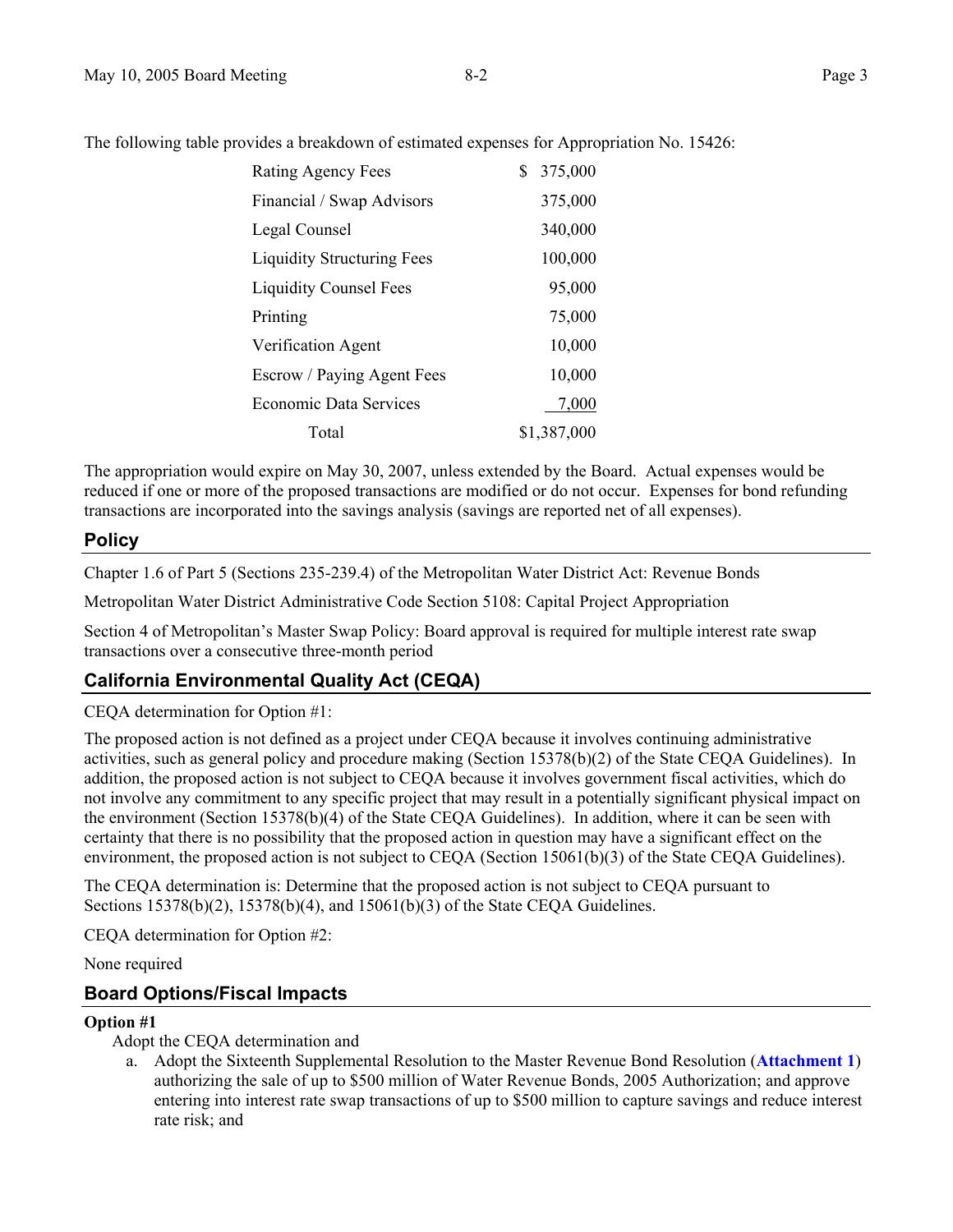b. Approve Appropriation No.15426 for \$1.387 million to cover the expenses associated with the bond and interest rate swap transactions. Authorize reimbursement of expenses paid from the General Fund by bond proceeds. The appropriation would expire on May 30, 2007.

**Fiscal Impact:** Estimated increase in debt service of approximately \$30 - \$35 million per year to fund about \$500 million of capital expenditures

**Option #2** 

Do not proceed with new money debt issuance transactions.

**Fiscal Impact:** May miss the opportunity to fund the capital investment plan at favorable interest rate levels, resulting in higher debt service costs

## **Staff Recommendation**

Option #1

4/22/2005 *Brian G. Thomas Date* 

*Chief Financial Officer* 

4/25/2005 *Date* 

*Dennis B. Underwood CEO/General Manager* 

**Attachment 1 – Sixteenth Supplemental Resolution** 

BLA #3565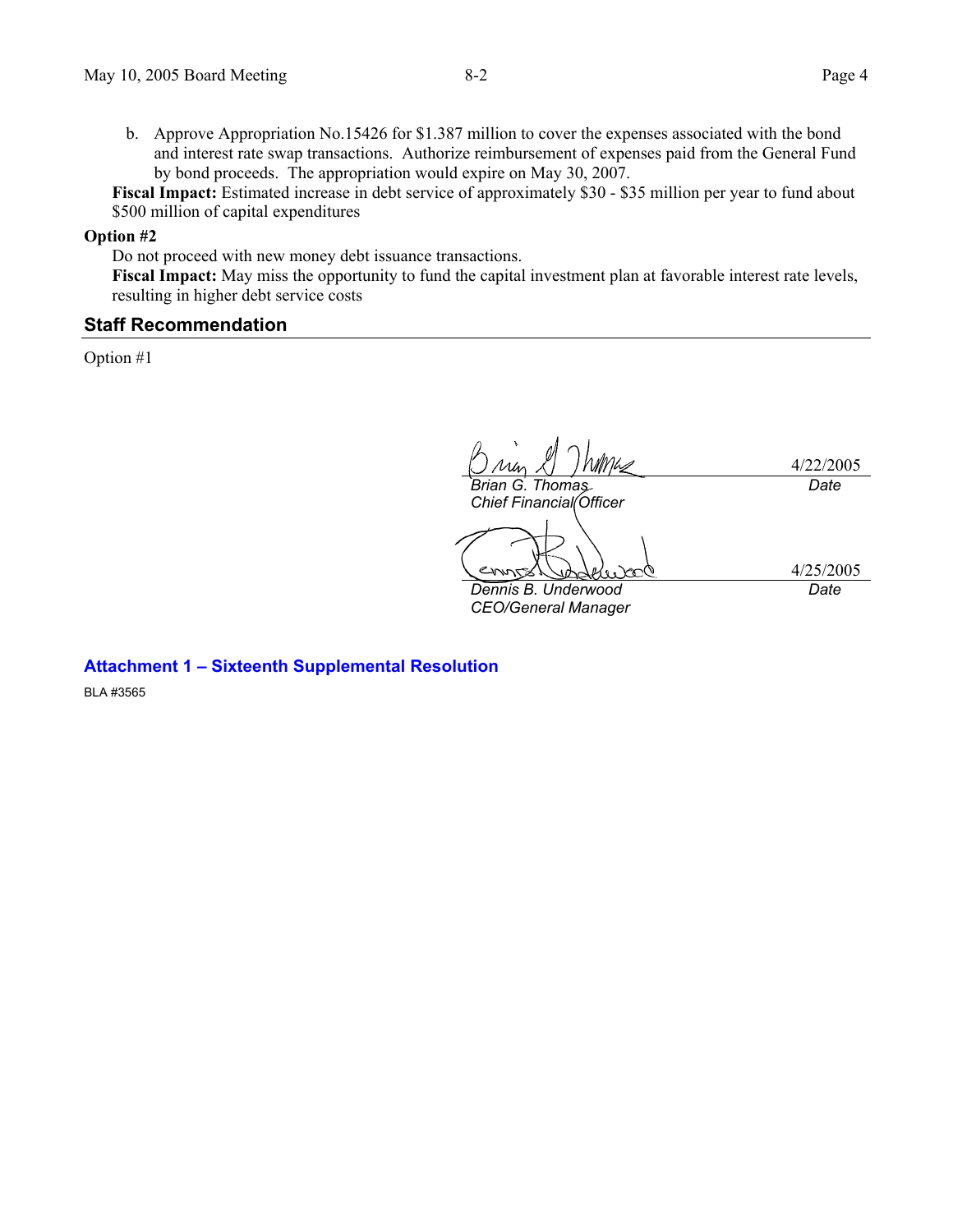## THE METROPOLITAN WATER DISTRICT OF SOUTHERN CALIFORNIA

## RESOLUTION \_\_\_\_

RESOLUTION OF THE BOARD OF DIRECTORS OF THE METROPOLITAN WATER DISTRICT OF SOUTHERN CALIFORNIA AUTHORIZING THE ISSUANCE OF UP TO \$500,000,000 WATER REVENUE BONDS AND PROVIDING THE TERMS AND CONDITIONS FOR THE SALE AND ISSUANCE OF SAID WATER REVENUE BONDS (SIXTEENTH SUPPLEMENTAL RESOLUTION)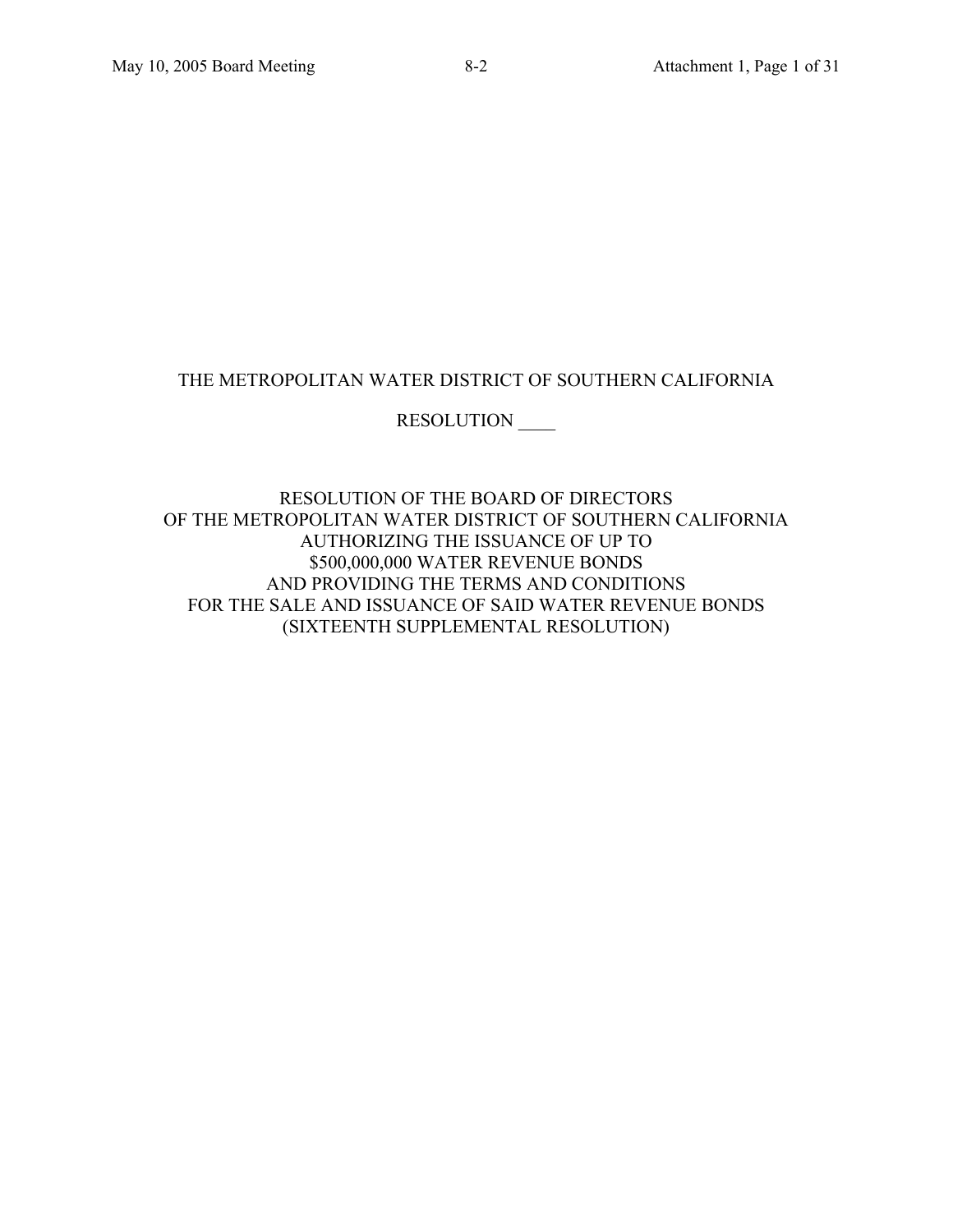| ARTICLE I AUTHORIZATION OF 2005 AUTHORIZATION BONDS; DEFINITIONS4              |  |
|--------------------------------------------------------------------------------|--|
|                                                                                |  |
|                                                                                |  |
|                                                                                |  |
|                                                                                |  |
|                                                                                |  |
|                                                                                |  |
|                                                                                |  |
|                                                                                |  |
|                                                                                |  |
|                                                                                |  |
|                                                                                |  |
|                                                                                |  |
|                                                                                |  |
|                                                                                |  |
|                                                                                |  |
|                                                                                |  |
| ARTICLE III APPLICATION OF BOND PROCEEDS; ESTABLISHMENT OF FUNDS;              |  |
|                                                                                |  |
| SECTION 3.01 Application of Proceeds of 2005 Authorization Bonds 12            |  |
| SECTION 3.02 Establishment and Application of Costs of Issuance Funds. 13      |  |
| SECTION 3.03 Establishment and Application of Construction Funds13             |  |
| SECTION 3.04 Establishment, Pledge, Funding and Application of Reserve Funds13 |  |
| SECTION 3.05 Establishment and Application of Excess Earnings Funds15          |  |
|                                                                                |  |
| SECTION 3.07 Establishment and Application of Additional Funds 15              |  |
|                                                                                |  |
|                                                                                |  |
|                                                                                |  |
|                                                                                |  |
| ARTICLE V SALE OF 2005 AUTHORIZATION BONDS; APPROVAL OF SALES                  |  |
|                                                                                |  |
|                                                                                |  |
| SECTION 5.02 Approval of Sales Documents and Trust Agreements 16               |  |
|                                                                                |  |
|                                                                                |  |
|                                                                                |  |
|                                                                                |  |
|                                                                                |  |
|                                                                                |  |
|                                                                                |  |
| SECTION 7.01 2005 Authorization Bonds Subject to Master Resolution18           |  |
|                                                                                |  |
| SECTION 7.03 Article and Section Headings and References; Interpretation19     |  |
|                                                                                |  |
|                                                                                |  |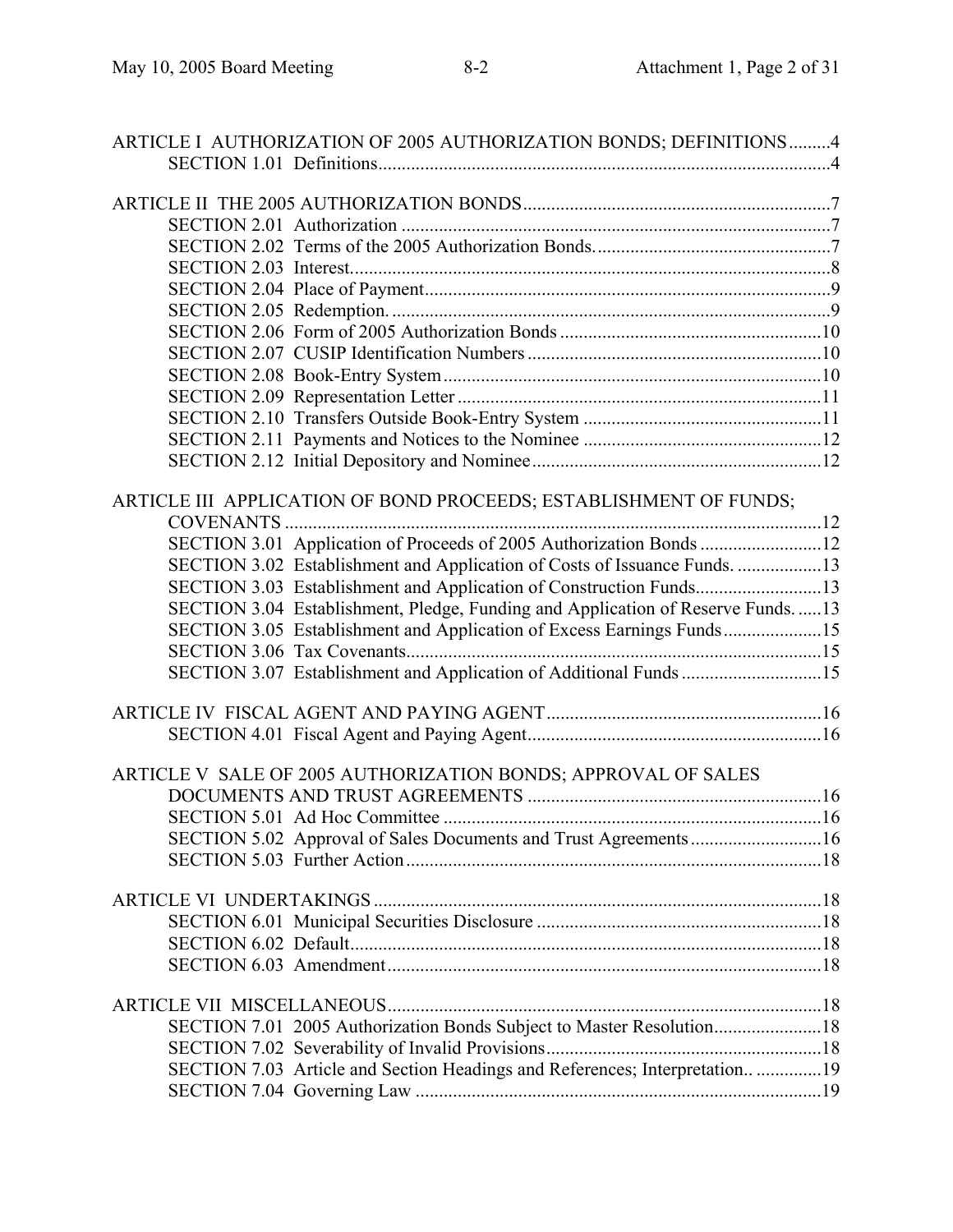## THE METROPOLITAN WATER DISTRICT OF SOUTHERN CALIFORNIA

RESOLUTION \_\_\_\_

 $\mathcal{L}_\text{max}$  , and the set of the set of the set of the set of the set of the set of the set of the set of the set of the set of the set of the set of the set of the set of the set of the set of the set of the set of the

## RESOLUTION OF THE BOARD OF DIRECTORS OF THE METROPOLITAN WATER DISTRICT OF SOUTHERN CALIFORNIA AUTHORIZING THE ISSUANCE OF UP TO \$500,000,000 WATER REVENUE BONDS AND PROVIDING THE TERMS AND CONDITIONS FOR THE SALE AND ISSUANCE OF SAID WATER REVENUE BONDS (SIXTEENTH SUPPLEMENTAL RESOLUTION)

WHEREAS, pursuant to the Metropolitan Water District Act, California Statutes 1969, Chapter 209, as amended and supplemented, and Chapter 6 of Part 1, Division 2, Title 5 of the California Government Code, as amended (the "Act"), the Board of Directors of The Metropolitan Water District of Southern California (the "District") may authorize the issuance of revenue bonds for any purpose permitted under the Act;

 $\mathcal{L}_\text{max}$  , and the set of the set of the set of the set of the set of the set of the set of the set of the set of the set of the set of the set of the set of the set of the set of the set of the set of the set of the

WHEREAS, pursuant to Resolution 8329 adopted by the District on July 9, 1991, as amended and supplemented (the "Master Resolution"), the District has authorized the issuance of The Metropolitan Water District of Southern California Water Revenue Bonds (the "Bonds") by adoption of supplemental resolutions from time to time, with the payment of the principal of, interest on, and any redemption premiums thereon being secured by and payable solely from the Net Operating Revenues (as defined in the Master Resolution) of the District;

WHEREAS, the public interest and necessity require the District to proceed under the Master Resolution and issue and sell from time to time Water Revenue Bonds, 2005 Authorization (the "2005 Authorization Bonds") in an aggregate principal amount not to exceed \$500,000,000 secured by and payable from the Net Operating Revenues for the purpose of, among other things, paying all or a portion of the costs of acquisition, construction and improvements to the Water System (as defined in the Master Resolution);

NOW, THEREFORE, the Board of Directors of The Metropolitan Water District of Southern California, DOES HEREBY RESOLVE, DETERMINE AND ORDER as follows: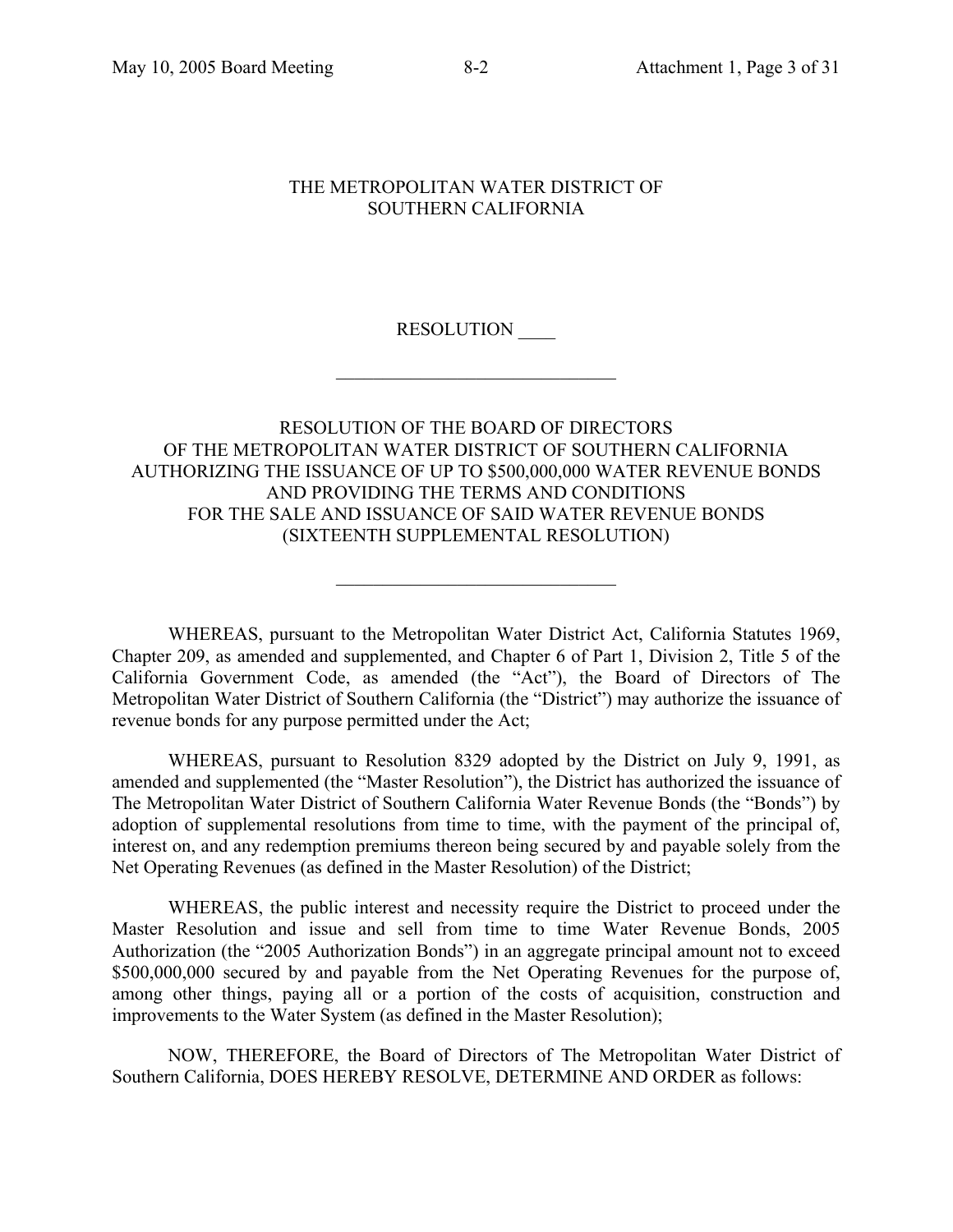## ARTICLE I

#### AUTHORIZATION OF 2005 AUTHORIZATION BONDS; DEFINITIONS

SECTION 1.01 Definitions. All terms which are defined in Section 1.01 of the Master Resolution or the Act shall, unless otherwise defined herein, have the same meanings, respectively, in this Sixteenth Supplemental Resolution. Unless the context otherwise requires, the terms defined in this Section shall, for all purposes of this Sixteenth Supplemental Resolution and of any certificate, opinion or other document herein mentioned, have the meanings herein specified, to be equally applicable to both the singular and the plural forms of any of the terms herein defined.

"2005 Authorization Bonds" means the Bonds described in Section 2.01 hereof, authorized and issued pursuant to the Master Resolution, as supplemented by this Sixteenth Supplemental Resolution, and includes Fixed Rate Bonds, Auction Rate Bonds and Variable Rate Bonds.

"2005 Authorization Capital Appreciation Bonds" means the 2005 Authorization Bonds issued as Capital Appreciation Bonds as described in Section 2.02(B) of this Sixteenth Supplemental Resolution.

"2005 Authorization Current Interest Bonds" means the 2005 Authorization Bonds issued as Current Interest Bonds as described in Section 2.02(A) of this Sixteenth Supplemental Resolution.

"Ad Hoc Committee" has the meaning set forth in Section 5.01 hereof.

"Auction Agent" means an auction agent appointed by the District from time to time pursuant to a Trust Agreement with respect to a Series of Auction Rate Bonds.

"Auction Rate Bonds" means 2005 Authorization Bonds bearing interest as determined from time to time by the Auction Agent or otherwise in accordance with the provisions of the Trust Agreement with respect to such 2005 Authorization Bonds.

"Authorized Denominations" means, with respect to the Fixed Rate Bonds, \$5,000 and integral multiples thereof, with respect to the Variable Rate Bonds, except as otherwise set forth in the applicable Trust Agreement, \$100,000 and integral multiples of \$5,000 in excess thereof, and with respect to the Auction Rate Bonds, the definition set forth for such term in the applicable Trust Agreement.

"Bond Reserve Requirement" means the reserve requirement established for a Series of 2005 Authorization Bonds under the terms of the Sales Documents or Trust Agreement with respect to such Series and pursuant to the terms of Section 3.04 hereof.

"Broker-Dealer" means a broker-dealer appointed by the District from time to time pursuant to a Trust Agreement with respect to a Series of Auction Rate Bonds.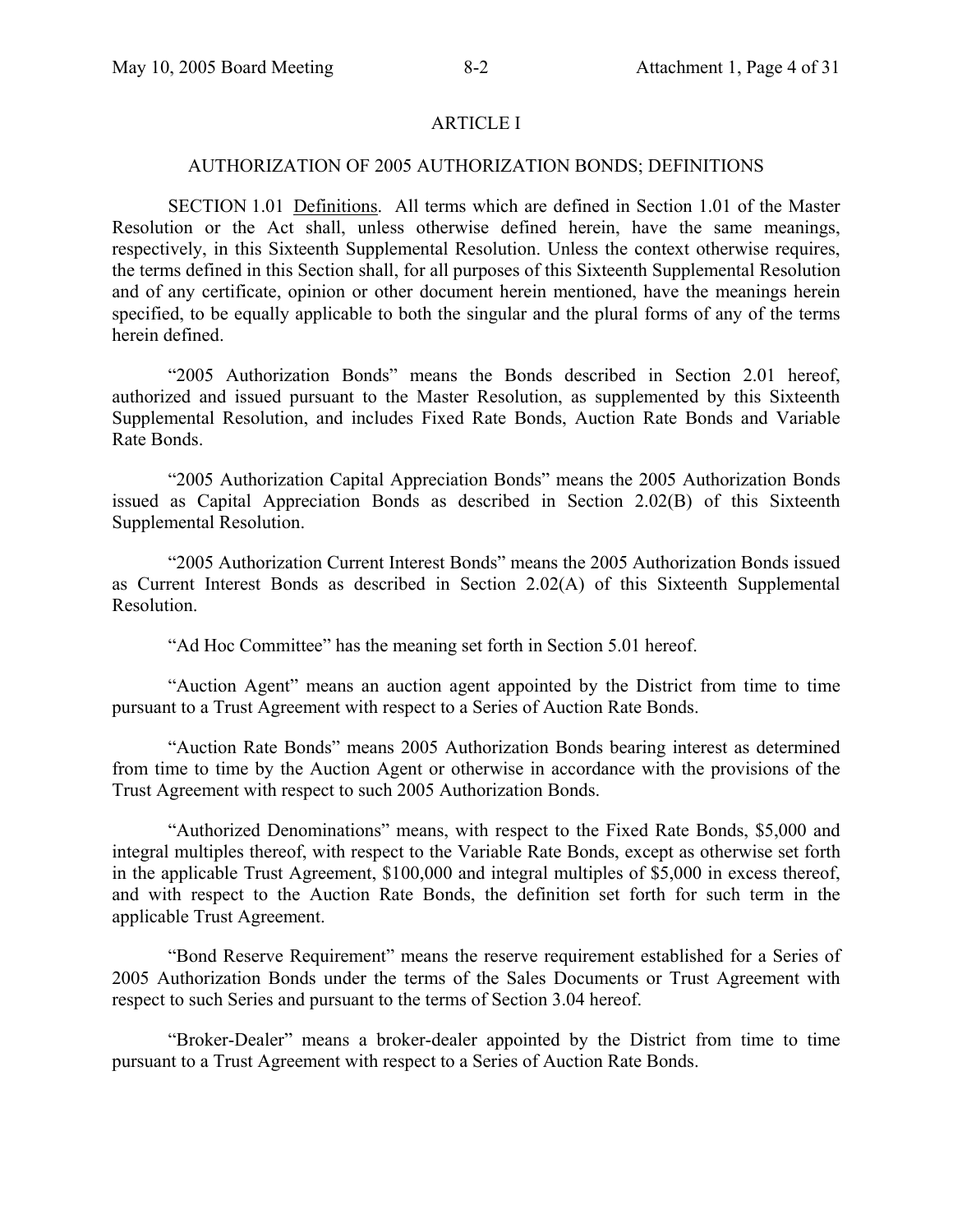"Construction Costs" means the cost of acquiring, constructing, reconstructing, replacing, extending and improving the Water System and any facilities related thereto.

"Construction Fund" means, with respect to a Series of 2005 Authorization Bonds, the Water Revenue Bonds 2005 Authorization Construction Fund established for such Series pursuant to Section 3.03 hereof.

"Continuing Disclosure Certificate" means, with respect to a Series of 2005 Authorization Bonds, the Continuing Disclosure Certificate of the District, if any, delivered by the District in connection with the issuance of such Series of 2005 Authorization Bonds.

"Costs of Issuance" means all items of expense directly or indirectly payable by or reimbursable to the District and related to the authorization, execution, sale and delivery of a Series of 2005 Authorization Bonds, including but not limited to advertising and printing costs, costs of preparation and reproduction of documents, filing and recording fees, initial fees and charges of any agent including, Fiscal Agent, Paying Agent, Remarketing Agent, Auction Agent, Market Agent or Broker-Dealer, legal fees and charges, fees and disbursements of consultants and professionals, financial advisor fees and expenses, rating agency fees, fees and charges for preparation, execution, transportation and safekeeping of the 2005 Authorization Bonds, and any other cost, charge or fee in connection with the delivery of the 2005 Authorization Bonds.

"Costs of Issuance Fund" means, with respect to a Series of 2005 Authorization Bonds, the Water Revenue Bonds 2005 Authorization Costs of Issuance Fund established for such Series pursuant to Section 3.02 hereof.

"DTC" means the Depository Trust Company, New York, New York, and its successors and assigns.

"Excess Earnings Fund" means, with respect to a Series of 2005 Authorization Bonds, the Water Revenue Bonds 2005 Authorization Excess Earnings Fund established for such Series pursuant to Section 3.05 hereof.

"Final Compounded Amount" shall have the meaning ascribed to such term in the Master Resolution; provided that upon redemption of any 2005 Authorization Capital Appreciation Bonds prior to their respective maturity date, then such term shall refer to the Accreted Value of such Bonds on their respective redemption date.

"Fiscal Agent" means the fiscal agent appointed pursuant to Section 4.01 hereof.

"Fixed Rate Bonds" means 2005 Authorization Bonds other than Auction Rate Bonds and Variable Rate Bonds.

 "Liquidity Facility" means an instrument or instruments such as an irrevocable letter of credit, a standby purchase agreement, a guaranty, an insurance policy, a surety bond or a committed line of credit issued by one or more financial institutions, including any amendments or extensions to an existing instrument or instruments supporting the liquidity of any 2005 Authorization Bonds that are Variable Rate Bonds.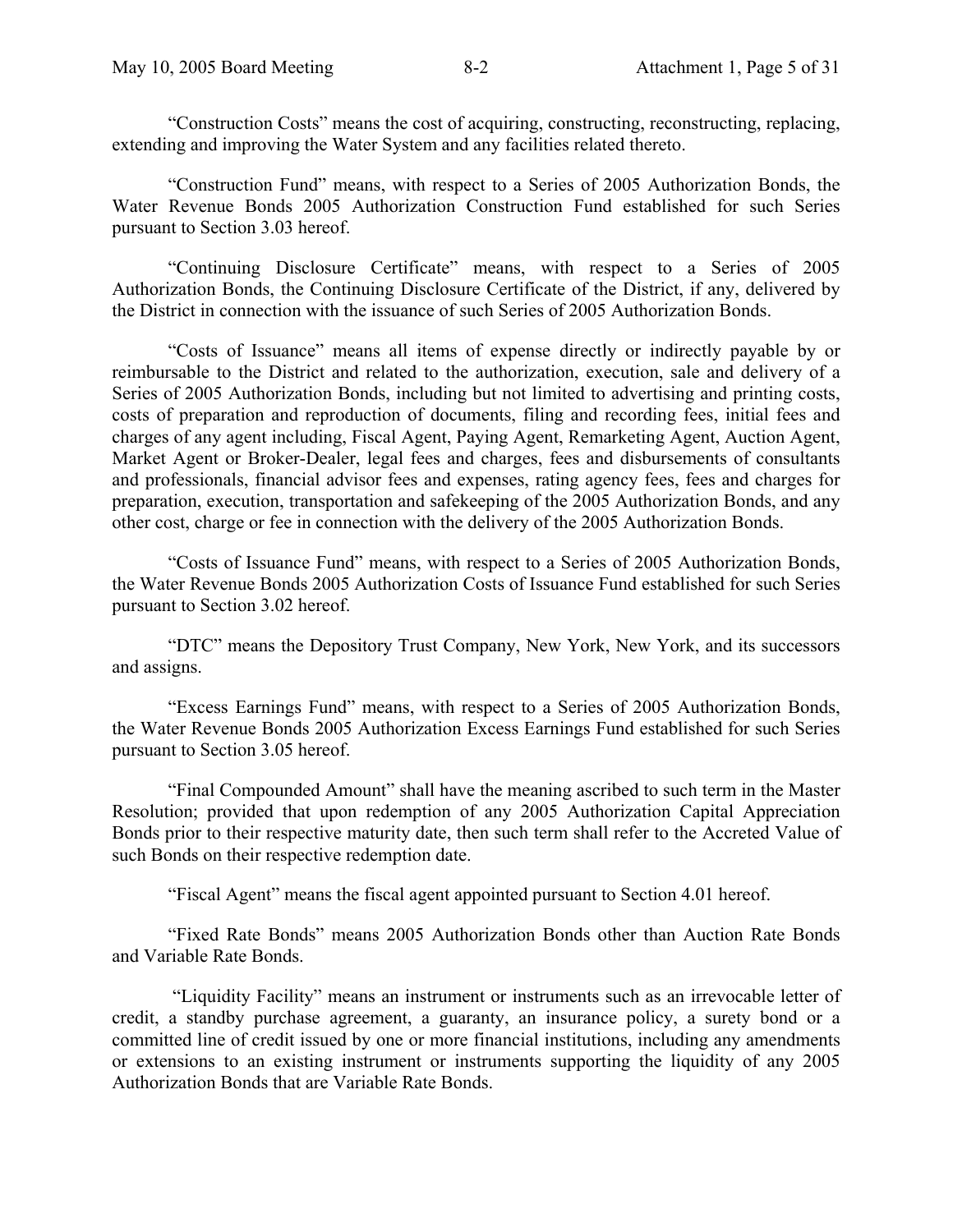"Market Agent" means a market agent appointed by the District from time to time pursuant to a Trust Agreement with respect to a Series of Auction Rate Bonds.

"Master Resolution" means Resolution 8329 adopted by the District on July 9, 1991, as from time to time amended and supplemented.

"Nominee" means the nominee of the Securities Depository, which may be the Securities Depository, as determined from time to time pursuant hereto.

"Participants" means those broker-dealers, banks and other financial institutions for which the Securities Depository holds certificates as securities depository.

"Paying Agent" means a paying agent appointed pursuant to Section 4.01 of this Sixteenth Supplemental Resolution.

"Record Date" means, with respect to Fixed Rate Bonds of a Series, the close of business on the fifteenth (15th) day of each month preceding an interest payment date, and with respect to Variable Rate Bonds of a Series and Auction Rate Bonds of a Series, means the record date established pursuant to the applicable Trust Agreement.

"Remarketing Agent" means a remarketing agent appointed by the District from time to time pursuant to the applicable Trust Agreement.

"Representation Letter" means a representation letter from the District to the Securities Depository as described in Section 2.09 hereof.

"Reserve Fund" means, with respect to a Series of 2005 Authorization Bonds, the Water Revenue Bonds 2005 Authorization Reserve Fund established for such Series pursuant to Section 3.04 hereof.

"Reserve Fund Credit Policy" means, with respect to a Series of 2005 Authorization Bonds, an insurance policy, surety bond, letter of credit or other credit facility deposited with the Fiscal Agent pursuant to Section 3.04(D) hereof.

"Sales Documents" means, in the case of a negotiated sale, that certain bond purchase contract or other agreement for the purchase of one or more Series of 2005 Authorization Bonds between the District and the Underwriters for such Series and in the case of a competitive sale, the notice of sale, bid form and other documents providing for the sale of one or more Series of 2005 Authorization Bonds by the District to the Underwriters.

"Securities Depository" means the Securities Depository acting as such hereunder and which may be the District.

"Sixteenth Supplemental Resolution" means this resolution of the District, and any amendments, modifications or supplements hereto.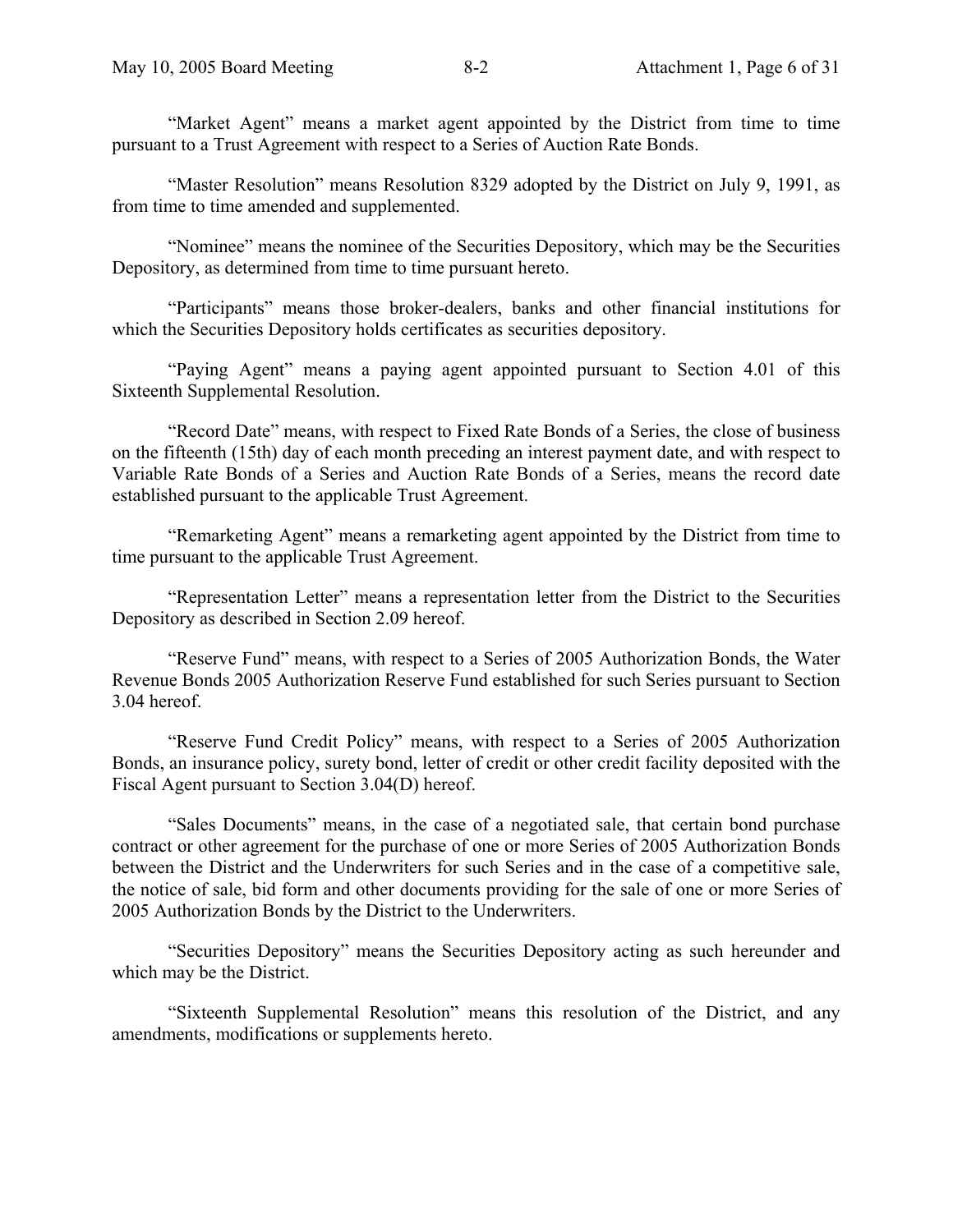"Tax Certificate" means, with respect to a Series of 2005 Authorization Bonds, the Tax Certificate of the District delivered by the District in connection with the issuance of such Series of 2005 Authorization Bonds.

"Trust Agreement" means the trust agreement, paying agent agreement or such other instrument or instruments executed and delivered in connection with the issuance of a Series of 2005 Authorization Bonds and which sets forth the terms and conditions of such Series of 2005 Authorization Bonds and which appoints any Paying Agent, Remarketing Agent, Broker-Dealer, Auction Agent, Market Agent, calculation agent or other agent with respect to such Series of 2005 Authorization Bonds.

"Underwriters" means, with respect to a Series of 2005 Authorization Bonds, in the case of a negotiated sale, the original purchaser or purchasers of such Series of 2005 Authorization Bonds and in the case of a competitive sale, the successful bidder or bidders for such Series of 2005 Authorization Bonds.

"Variable Rate Bonds" means 2005 Authorization Bonds bearing interest as determined from time to time by a Remarketing Agent, a calculation agent, pursuant to an index or otherwise in accordance with the provisions of the Trust Agreement with respect to such 2005 Authorization Bonds.

#### ARTICLE II

#### THE 2005 AUTHORIZATION BONDS

SECTION 2.01 Authorization. Bonds are hereby authorized to be issued pursuant to the Act and the Master Resolution, which Bonds are designated as "The Metropolitan Water District of Southern California Water Revenue Bonds, 2005 Authorization" (the "2005 Authorization Bonds"). The 2005 Authorization Bonds may be issued in one or more Series at one time or from time to time in accordance with the terms hereof, and each Series of 2005 Authorization Bonds shall bear such additional designation as may be ascribed thereto in the Sales Documents for such Series. A Series of 2005 Authorization Bonds may be issued as Fixed Rate Bonds (including 2005 Authorization Current Interest Bonds and 2005 Authorization Capital Appreciation Bonds), Auction Rate Bonds or Variable Rate Bonds and shall be issued in the aggregate principal amount specified in the Sales Documents for such Series; provided, however, in no event shall the total aggregate principal amount of 2005 Authorization Bonds exceed \$500,000,000.

#### SECTION 2.02 Terms of the 2005 Authorization Bonds.

(A) 2005 Authorization Current Interest Bonds. Each Series of 2005 Authorization Current Interest Bonds, if any, shall be Current Interest Bonds as described in the Master Resolution and shall be issued in the aggregate principal amount, be dated such date as shall be specified in the Sales Documents for such Series, shall bear interest from such dated date at the rates and shall mature on the date or dates and in the principal amount or amounts set forth in such Sales Documents, or Trust Agreement, if any, for such Series. Each Series of 2005 Authorization Current Interest Bonds, if any, shall be delivered in fully registered form in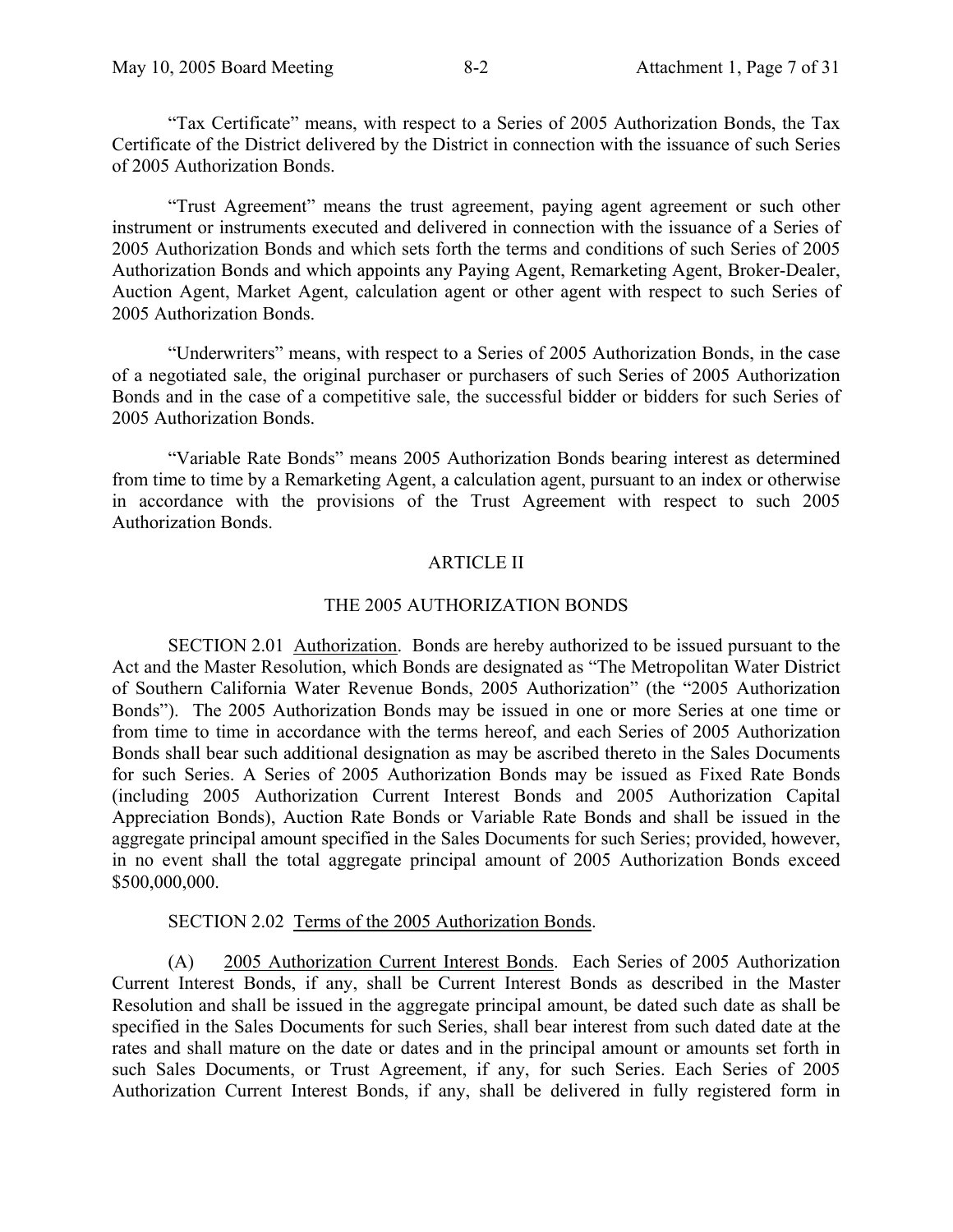principal amounts in Authorized Denominations, and shall be numbered in such manner as the Fiscal Agent determines.

The Sales Documents or Trust Agreement if any, with respect to a Series of 2005 Authorization Bonds shall designate which, if any, of the 2005 Authorization Current Interest Bonds of such Series shall be Term Bonds.

(B) 2005 Authorization Capital Appreciation Bonds. Each Series of 2005 Authorization Capital Appreciation Bonds shall be Capital Appreciation Bonds as described in the Master Resolution and, if any shall be issued, shall be issued in the aggregate Initial Amount, shall mature on the dates and have a yield to maturity as set forth in the Sales Documents for such Series. The 2005 Authorization Capital Appreciation Bonds, if any, shall be issued, shall be dated the date of delivery thereof, shall be delivered in fully registered form with Final Compounded Amounts in Authorized Denominations, and shall be numbered in such manner as determined by the Fiscal Agent.

The Accreted Value for a 2005 Authorization Capital Appreciation Bond having a \$5,000 Final Compounded Amount shall be illustrated by the Accreted Value Table set forth as an exhibit to the Sales Documents for such 2005 Authorization Capital Appreciation Bonds.

(C) Sources of Payment. The payment of the principal, Accreted Value and Final Compounded Amount of, and any redemption premiums on the 2005 Authorization Bonds shall be secured by and payable solely from Net Operating Revenues.

#### SECTION 2.03 Interest.

(A) 2005 Authorization Current Interest Bonds. The 2005 Authorization Current Interest Bonds of any Series which are Fixed Rate Bonds, if any, shall bear interest at the rates set forth in the Sales Document for such Series (calculated on the basis of a 360-day year consisting of twelve 30-day months), payable initially on the date set forth in such Sales Document and semiannually thereafter on January 1 and July 1 of each year. 2005 Authorization Current Interest Bonds of any Series which are Auction Rate Bonds, if any, shall bear interest as determined pursuant to, and calculated as set forth in, the Trust Agreement for such Series and payable as provided in such Trust Agreement. 2005 Authorization Current Interest Bonds of any Series which are Variable Rate Bonds, if any, shall bear interest as determined pursuant to the Trust Agreement for such Series (calculated on the basis of a 365- or 366-day year, as applicable, and actual days elapsed, unless otherwise provided in the Trust Agreement) payable as provided in such Trust Agreement. Each 2005 Authorization Current Interest Bond shall bear interest from the interest payment date before the date of authentication thereof unless it is authenticated during the period after a Record Date but on or before the next interest payment date, in which event it shall bear interest from that interest payment date, or unless it is authenticated prior to the first Record Date, in which event it shall bear interest from the dated date of the 2005 Authorization Current Interest Bonds specified in the Sales Documents, or Trust Agreement if any, or unless at the time of authentication interest is in default, in which event it shall bear interest from the interest payment date to which interest has been paid or provided for.

(B) 2005 Authorization Capital Appreciation Bonds. Interest with respect to the 2005 Authorization Capital Appreciation Bonds of any maturity shall be compounded at the original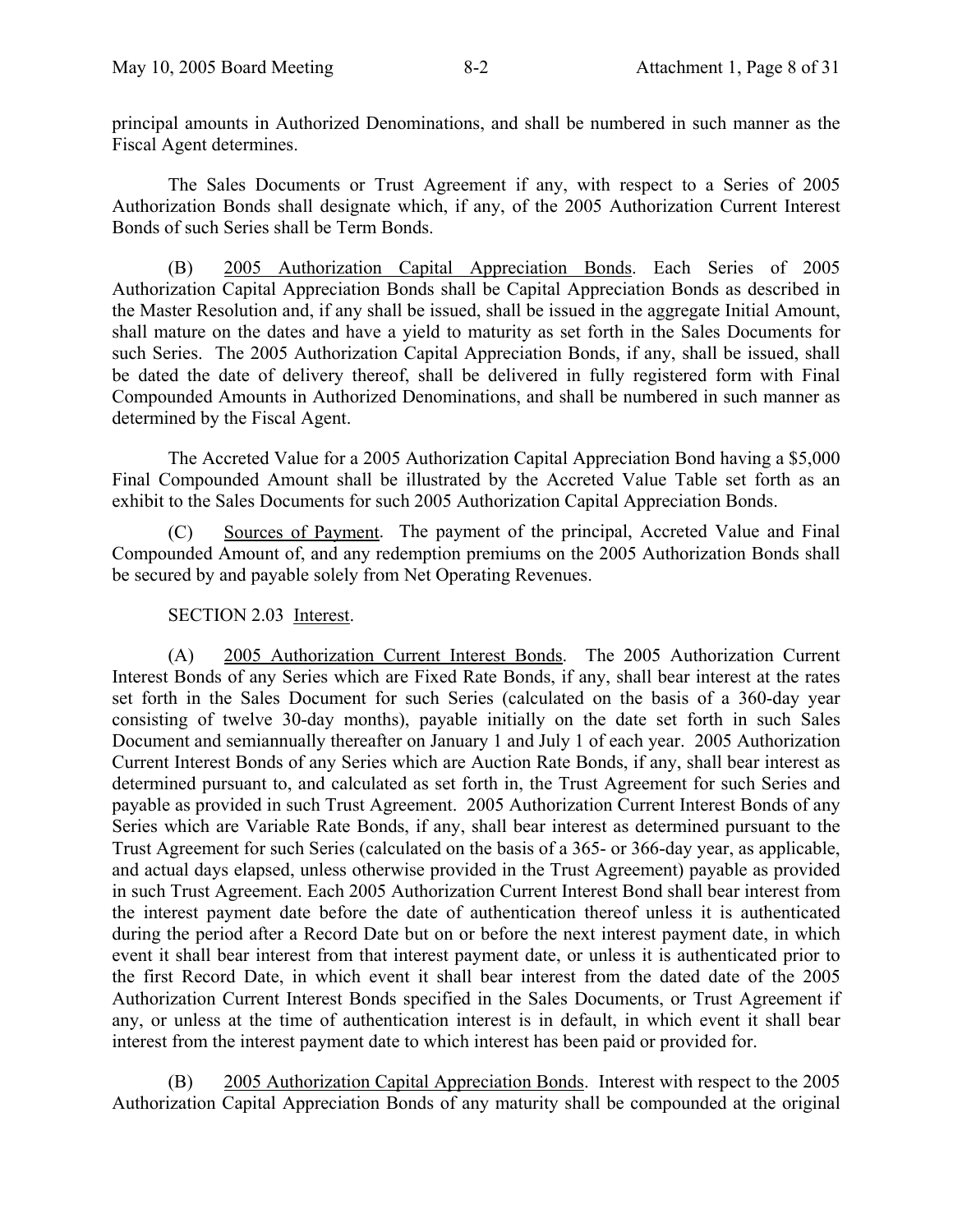yield thereof set forth in the Sales Documents commencing on the date specified in such Sales Documents and, unless otherwise provided in such Sales Documents, semi-annually thereafter on January 1 and July 1 of each year, computed using a year of 360 days comprised of twelve months of 30 days and shall be payable only at maturity or upon redemption as part of the Accreted Value. Accreted Value on any date other than January 1 and July 1 shall be calculated by straight line interpolation of the Accreted Value as of the immediately preceding and succeeding January 1 and July 1.

(C) Payment of Interest. Each 2005 Authorization Bond shall bear or accrete interest until the principal or Final Compounded Amount thereof has been paid; provided, however, that if at the maturity date of any 2005 Authorization Bond or if on the redemption date thereof if the same has been fully called for redemption, in each case, funds are available for the payment thereof in full in accordance with the terms of Article IX of the Master Resolution, such 2005 Authorization Bond shall then cease to bear or accrete interest.

SECTION 2.04 Place of Payment. Subject to Section 2.08 hereof, for so long as the Treasurer is the Fiscal Agent, the principal or Final Compounded Amount of the Fixed Rate Bonds shall be payable in lawful money of the United States of America upon presentation and surrender of such Fixed Rate Bonds at the corporate office of the District. Interest on the 2005 Authorization Current Interest Bonds shall be paid by check or draft mailed by first class mail to the persons whose names appear on the registration books of the Fiscal Agent as the registered Owners of such 2005 Authorization Current Interest Bonds as of the close of business on the Record Date at such persons' addresses as they appear on such registration books, except that an Owner of \$1,000,000 or more in principal amount of Fixed Rate Bonds which are Current Interest Bonds may be paid interest by wire transfer to an account in the United States if such Owner makes a written request of the Fiscal Agent at least thirty (30) days preceding any interest payment date specifying the wire transfer instructions for such Owner. Such notice may provide that it will remain in effect for later interest payments until changed or revoked by another written notice. Payments of default interest shall be paid by check, draft or wire transfer to the Owners as of a special record date to be fixed by the Fiscal Agent, notice of which special record date shall be given to the Owners by the Fiscal Agent not less than ten (10) days prior thereto. Principal of and interest on the Auction Rate Bonds and the Variable Rate Bonds shall be payable as provided in the applicable Trust Agreement.

## SECTION 2.05 Redemption.

(A) Optional Redemption. The Fixed Rate Bonds of any Series shall be subject to call and redemption prior to maturity, at the option of the District, in the amounts, at the redemption prices and on the dates set forth in the Sales Documents with respect to such Series. The Auction Rate Bonds and the Variable Rate Bonds of any Series shall be subject to call or redemption as provided in the Trust Agreement with respect to such Series.

(B) Mandatory Sinking Account Payments. The Term Bonds of any Series, if any, shall be called before maturity and redeemed at a redemption price equal to the par amount thereof from Mandatory Sinking Account Payments with respect to such Series which have been deposited in the Bond Service Fund, in the amounts and upon the dates established for each such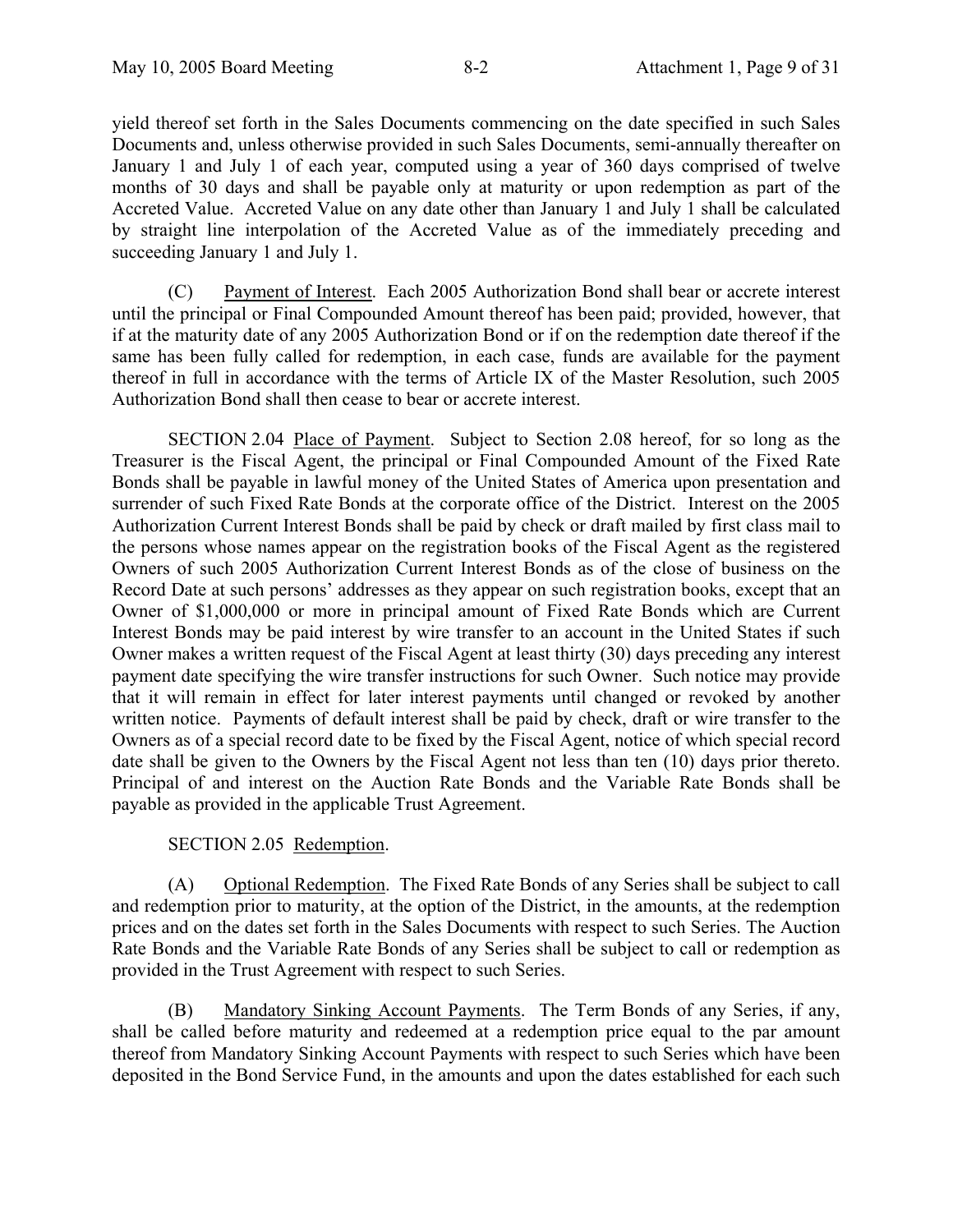maturity, as set forth in the Sales Documents or Trust Agreement, as the case may be, with respect to such Series.

(C) Disposition of Redemption Rights. The Sales Documents applicable to a Series of 2005 Authorization Bonds may contain provisions with respect to the sale or disposition of the right of the District to redeem any 2005 Authorization Bonds of such Series.

SECTION 2.06 Form of 2005 Authorization Bonds. Except as otherwise provided in the applicable Sales Documents, the 2005 Authorization Current Interest Bonds and 2005 Authorization Capital Appreciation Bonds of each Series shall be issued in substantially the form set forth in Exhibit A1 and Exhibit A2, respectively, which exhibits are incorporated herein by this reference as if set forth in full. The Auction Rate Bonds and the Variable Rate Bonds of each Series shall be issued in substantially the form set forth in the Trust Agreement relating to such Series of 2005 Authorization Bonds.

SECTION 2.07 CUSIP Identification Numbers. CUSIP identification numbers shall be ordered by the Underwriters and caused by the District to be printed on the 2005 Authorization Bonds, but such numbers shall not be deemed a part of the 2005 Authorization Bonds or a part of the contract evidenced thereby and no liability shall attach to the District or its officers, employees or agents because of or on account of such CUSIP identification numbers.

SECTION 2.08 Book-Entry System. Except as otherwise provided in the Trust Agreement with respect to Auction Rate Bonds or Variable Rate Bonds of any Series, the 2005 Authorization Bonds shall be initially issued in the form of a single (unless more than a single 2005 Authorization Bond is required by the Securities Depository), separate, fully registered 2005 Authorization Bond (which may be typewritten) for each of the maturities of the 2005 Authorization Bonds. Upon initial issuance, the ownership of each such 2005 Authorization Bond shall be registered in the Bond Register of the Fiscal Agent in the name of Cede & Co., as nominee of the Securities Depository. Except as provided in Section 2.10 hereof, the ownership of each Outstanding 2005 Authorization Bond shall be registered in the Bond Register of the Fiscal Agent in the name of the Nominee.

With respect to the 2005 Authorization Bonds registered in the Bond Register of the Fiscal Agent in the name of the Nominee, the District and the Fiscal Agent shall have no responsibility or obligation to any Participant or to any person on behalf of which a Participant holds an interest in the 2005 Authorization Bonds. Without limiting the immediately preceding sentence, the District and the Fiscal Agent shall have no responsibility or obligation (unless the Fiscal Agent is at such time the Securities Depository) with respect to (i) the accuracy of the records of the Securities Depository, the Nominee or any Participant with respect to any ownership interest in the 2005 Authorization Bonds, (ii) the delivery to any Participant or any other person, other than an Owner as shown in the Bond Register of the Fiscal Agent, of any notice with respect to the 2005 Authorization Bonds, or (iii) the payment to any Participant or any other person, other than an Owner as shown in the Bond Register of the Fiscal Agent, of any amount with respect to principal of or interest and premium, if any, on the 2005 Authorization Bonds. The District and the Fiscal Agent may treat and consider the person in whose name each 2005 Authorization Bond is registered in the Bond Register of the Fiscal Agent as the holder and absolute Owner of such 2005 Authorization Bond for the purpose of payment of principal or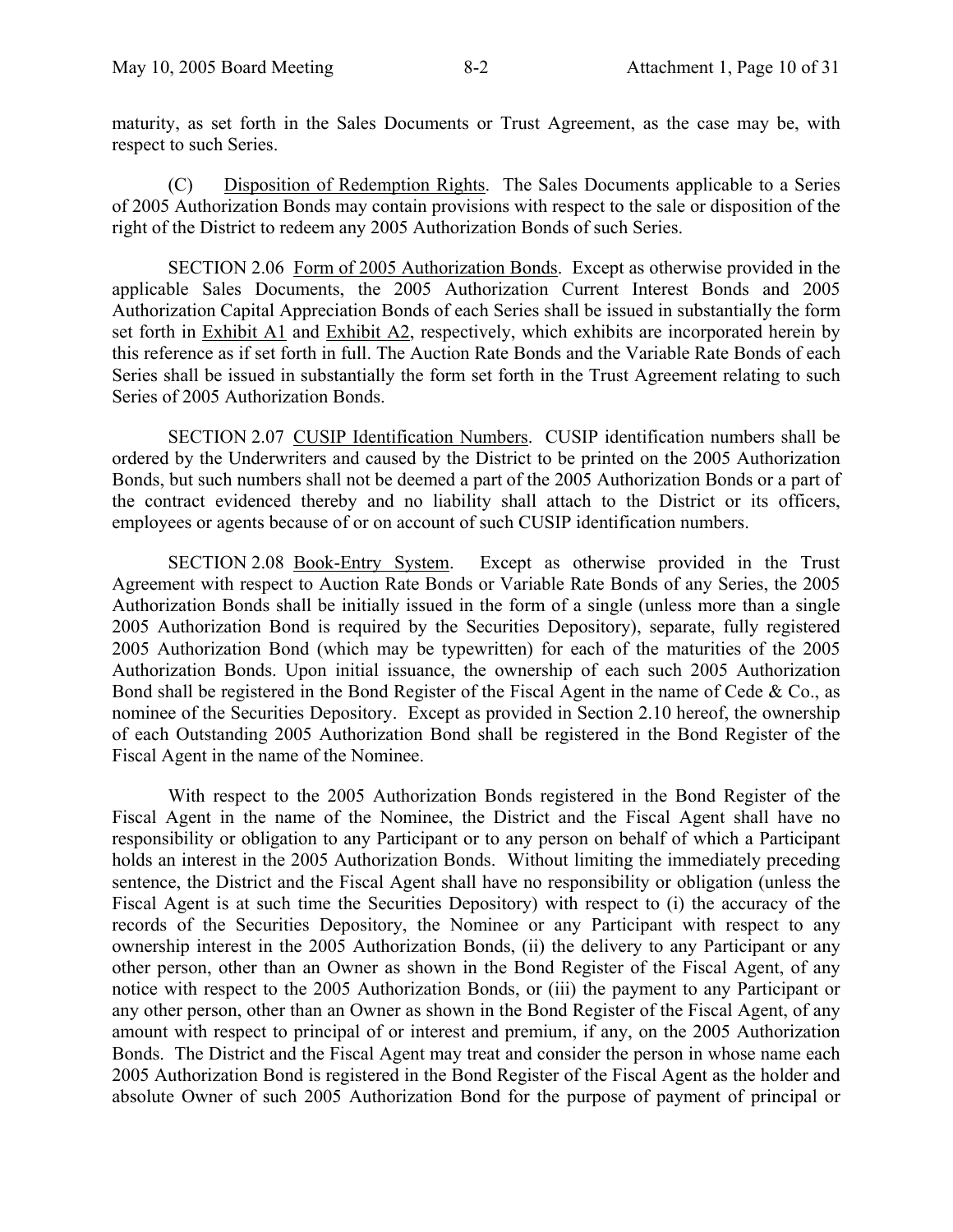Final Compounded Amount of, and interest on, such 2005 Authorization Bond, for the purpose of giving notices and other matters with respect to such 2005 Authorization Bond, and for all other purposes whatsoever.

The Fiscal Agent shall pay all principal and Accreted Value of and interest on the 2005 Authorization Bonds only to or upon the order of the respective Owners, as shown in the Bond Register of the Fiscal Agent, or their respective attorneys, duly authorized in writing, and all such payments shall be valid and effective to fully satisfy and discharge the obligations hereunder with respect to the payment of principal and Final Compounded Amount of, and interest on, the 2005 Authorization Bonds to the extent of the sum or sums so paid. No person other than an Owner, as shown in the Bond Register of the Fiscal Agent, shall receive a 2005 Authorization Bond evidencing the obligation to make payments of principal, Final Compounded Amount and interest and premium, if any, pursuant to this Sixteenth Supplemental Resolution. Upon delivery by the Securities Depository to the Fiscal Agent and the District of written notice to the effect that the Securities Depository has determined to substitute a new nominee in place of the Nominee, and subject to the provisions herein with respect to record dates, the word Nominee in this Sixteenth Supplemental Resolution shall refer to such new nominee of the Securities Depository.

SECTION 2.09 Representation Letter. To qualify the 2005 Authorization Bonds for the Securities Depository's book-entry system, the Authorized Representative is hereby authorized to execute and deliver on behalf of the District to such Securities Depository a letter, if necessary, from the District representing such matters as shall be necessary to so qualify the 2005 Authorization Bonds (the "Representation Letter"). The execution and delivery of the Representation Letter shall not in any way limit the provisions of Section 2.08 hereof or in any other way impose upon the District any obligation whatsoever with respect to persons having interests in the 2005 Authorization Bonds other than the Owners, as shown on the Bond Register of the Fiscal Agent. In the Representation Letter, the Fiscal Agent shall agree to take all actions necessary to comply with all representations of the District in the Representation Letter. In addition to the execution and delivery of the Representation Letter, each Authorized Representative of the District is hereby authorized to take any other actions, not inconsistent with this Sixteenth Supplemental Resolution, to qualify the 2005 Authorization Bonds for the Securities Depository's book-entry program.

SECTION 2.10 Transfers Outside Book-Entry System. In the event (i) the Securities Depository determines not to continue to act as securities depository for the 2005 Authorization Bonds, or (ii) the District determines that the Securities Depository shall, subject to the provisions of the applicable Trust Agreement with respect to Auction Rate Bonds or Variable Rate Bonds of such Series, no longer so act and delivers a written certificate to the Fiscal Agent to that effect, then the District will discontinue the book-entry system with the Securities Depository. Subject to the provisions of the applicable Trust Agreement with respect to Auction Rate Bonds or Variable Rate Bonds of any Series, if the District determines to replace the Securities Depository with another qualified securities depository, the District shall prepare or direct the preparation of a new, single, separate, fully registered 2005 Authorization Bond for each of the maturities of the 2005 Authorization Bonds, registered in the name of such successor or substitute qualified securities depository or its nominee, or make such other arrangement acceptable to the District and the Securities Depository as are not inconsistent with the terms of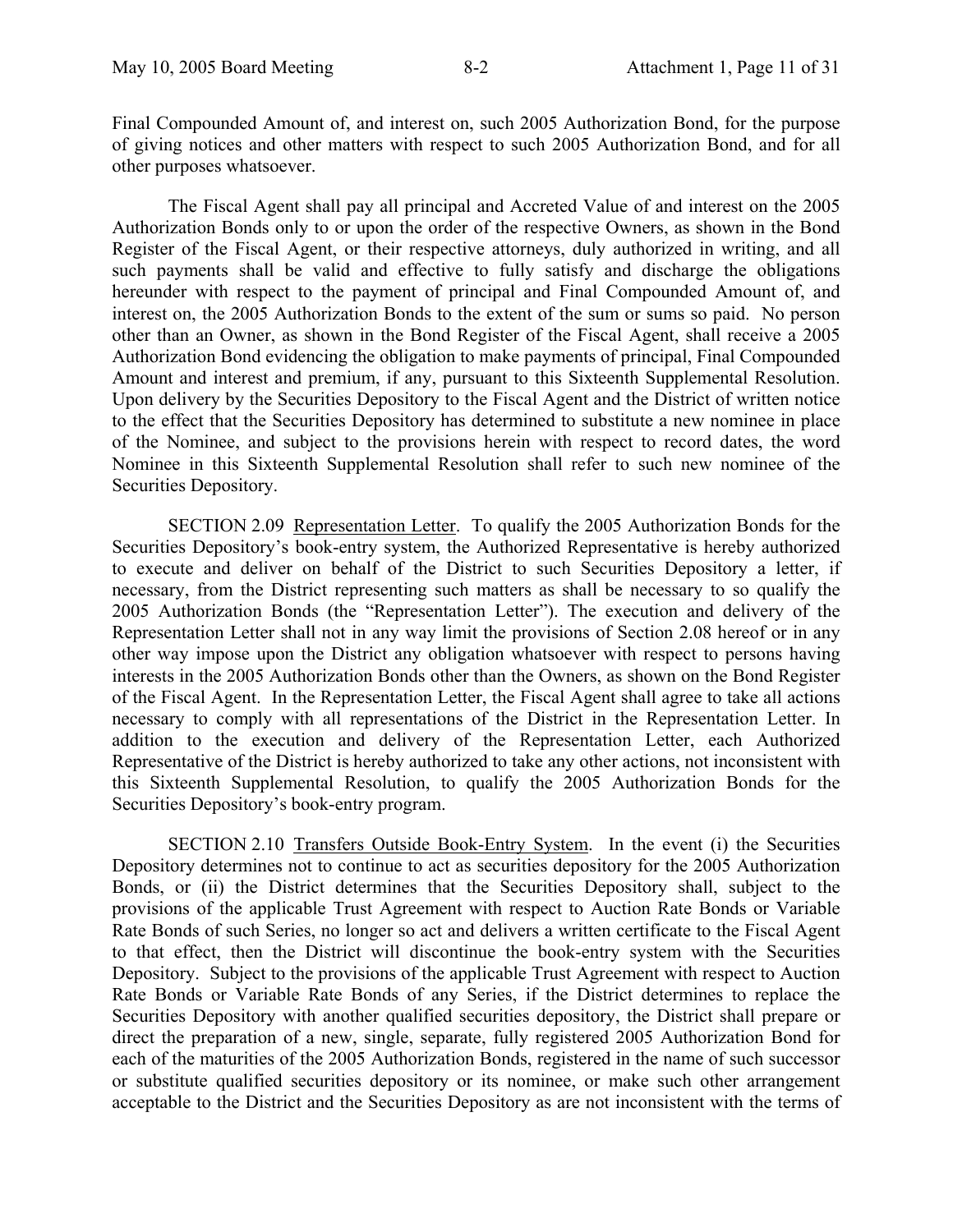this Sixteenth Supplemental Resolution. If the District fails to identify another qualified securities depository to replace the Securities Depository, then the 2005 Authorization Bonds shall no longer be restricted to being registered in the Bond Register of the Fiscal Agent in the name of the Nominee, but shall be registered in whatever name or names the Participants transferring or exchanging Bonds shall designate, in accordance with the provisions of Article II of the Master Resolution and, with respect to the Auction Rate Bonds or Variable Rate Bonds, the provisions of the applicable Trust Agreement.

SECTION 2.11 Payments and Notices to the Nominee. Notwithstanding any other provision of this Sixteenth Supplemental Resolution to the contrary, so long as any 2005 Authorization Bond is registered in the name of the Nominee, all payments with respect to principal and Final Compounded Amount of, and interest and premium, if any, on, such 2005 Authorization Bond and all notices with respect to such 2005 Authorization Bond shall be made and given, respectively, as provided in the Representation Letter or as otherwise instructed by the Securities Depository.

SECTION 2.12 Initial Depository and Nominee. The initial Securities Depository under this Sixteenth Supplemental Resolution shall be DTC. The initial Nominee shall be Cede & Co., as Nominee of DTC.

## ARTICLE III

#### APPLICATION OF BOND PROCEEDS; ESTABLISHMENT OF FUNDS; COVENANTS

SECTION 3.01 Application of Proceeds of 2005 Authorization Bonds. The proceeds of the sale of a Series of 2005 Authorization Bonds and such other moneys as are available and necessary to accomplish the purposes of this Sixteenth Supplemental Resolution from time to time shall be deposited with the Treasurer and shall be held in trust and, unless otherwise specified in a Certificate of an Authorized Representative, shall be set aside by the Treasurer as follows:

(a) The Treasurer shall deposit in the Bond Service Fund the amount of such proceeds representing interest accrued, if any, on such Series of 2005 Authorization Bonds to the date of delivery thereof.

(b) The Treasurer shall deposit in the applicable Reserve Fund, if any, for each Series of 2005 Authorization Bonds an amount equal to the Bond Reserve Requirement for each such Series of 2005 Authorization Bonds or provide for a Reserve Fund Credit Policy to satisfy the Bond Reserve Requirement for each such Series of 2005 Authorization Bonds.

(c) The Treasurer shall deposit in the Costs of Issuance Fund for each Series of 2005 Authorization Bonds the amount of such proceeds necessary to pay all Costs of Issuance that are not to be paid from other sources.

(d) The remaining proceeds shall be deposited in the Construction Fund for the applicable Series of 2005 Authorization Bonds.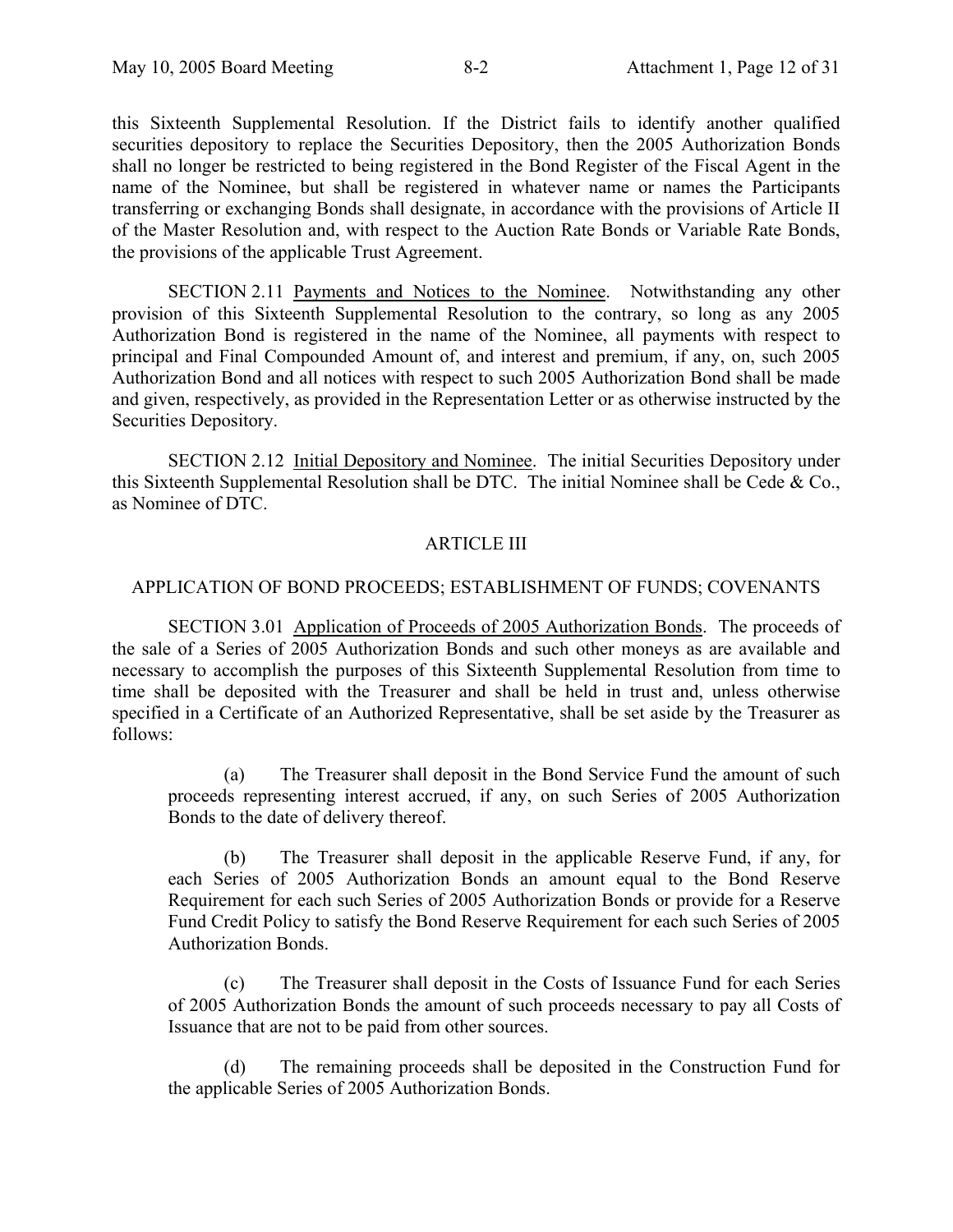## SECTION 3.02 Establishment and Application of Costs of Issuance Funds.

(A) The District shall establish, and the Treasurer shall maintain and hold in trust one or more separate funds which shall be designated as the "Water Revenue Bonds 2005 Authorization Costs of Issuance Fund" (inserting the designation for each Series or multiple Series of 2005 Authorization Bonds, as applicable)and shall bear such additional designation as shall be determined by an Authorized Representative. The moneys in each such Costs of Issuance Fund shall be used and withdrawn by the Treasurer to pay Costs of Issuance incurred in connection with the issuance of the applicable Series of 2005 Authorization Bonds. The Treasurer shall hold moneys in each such Costs of Issuance Fund uninvested until expended unless directed otherwise by a Certificate of an Authorized Representative. Any amounts remaining in a Costs of Issuance Fund six months following the date of issuance of the 2005 Authorization Bonds with respect thereto either (i) shall be transferred to the corresponding Construction Fund and applied as provided in Section 3.03 or (ii) shall be applied for such other lawful purposes determined by the District as are approved in an Opinion of Bond Counsel to the effect that such action shall not, in and of itself, adversely affect the tax-exempt status of interest on the Bonds.

(B) The Treasurer shall keep a record of all payments from each Costs of Issuance Fund, which record shall state: (i) the item number of such payment; (ii) the name and address of the person to whom each such payment is due, which may be the District in the case of reimbursement for costs theretofore paid by the District; and (iii) the purpose by general classification for which each obligation to be paid was incurred.

## SECTION 3.03 Establishment and Application of Construction Funds.

(A) The District shall establish, and the Treasurer shall maintain and hold in trust, one or more separate funds which shall be designated as the "Water Revenue Bonds 2005 Authorization Construction Fund" (inserting the designation for each Series or multiple Series of 2005 Authorization Bonds, as applicable) and shall bear such additional designation as shall be determined by an Authorized Representative. The moneys in each Construction Fund shall be used and withdrawn by the Treasurer to pay Construction Costs incurred in connection with the issuance of the 2005 Authorization Bonds. All investment earnings on funds held in each Construction Fund shall be credited to such fund unless otherwise specified in a Certificate of an Authorized Representative.

(B) The Treasurer shall keep a record of all payments from each Construction Fund, which record shall state: (i) the item number of such payment; (ii) the name and address of the person to whom each such payment is due, which may be the District in the case of reimbursement for costs theretofore paid by the District; and (iii) the purpose by general classification for which each obligation to be paid was incurred.

## SECTION 3.04 Establishment, Pledge, Funding and Application of Reserve Funds.

(A) In connection with the issuance of each Series of 2005 Authorization Bonds pursuant to this Sixteenth Supplemental Resolution, the District may establish and, if established, the Treasurer shall maintain and hold in trust a separate fund for such Series designated as the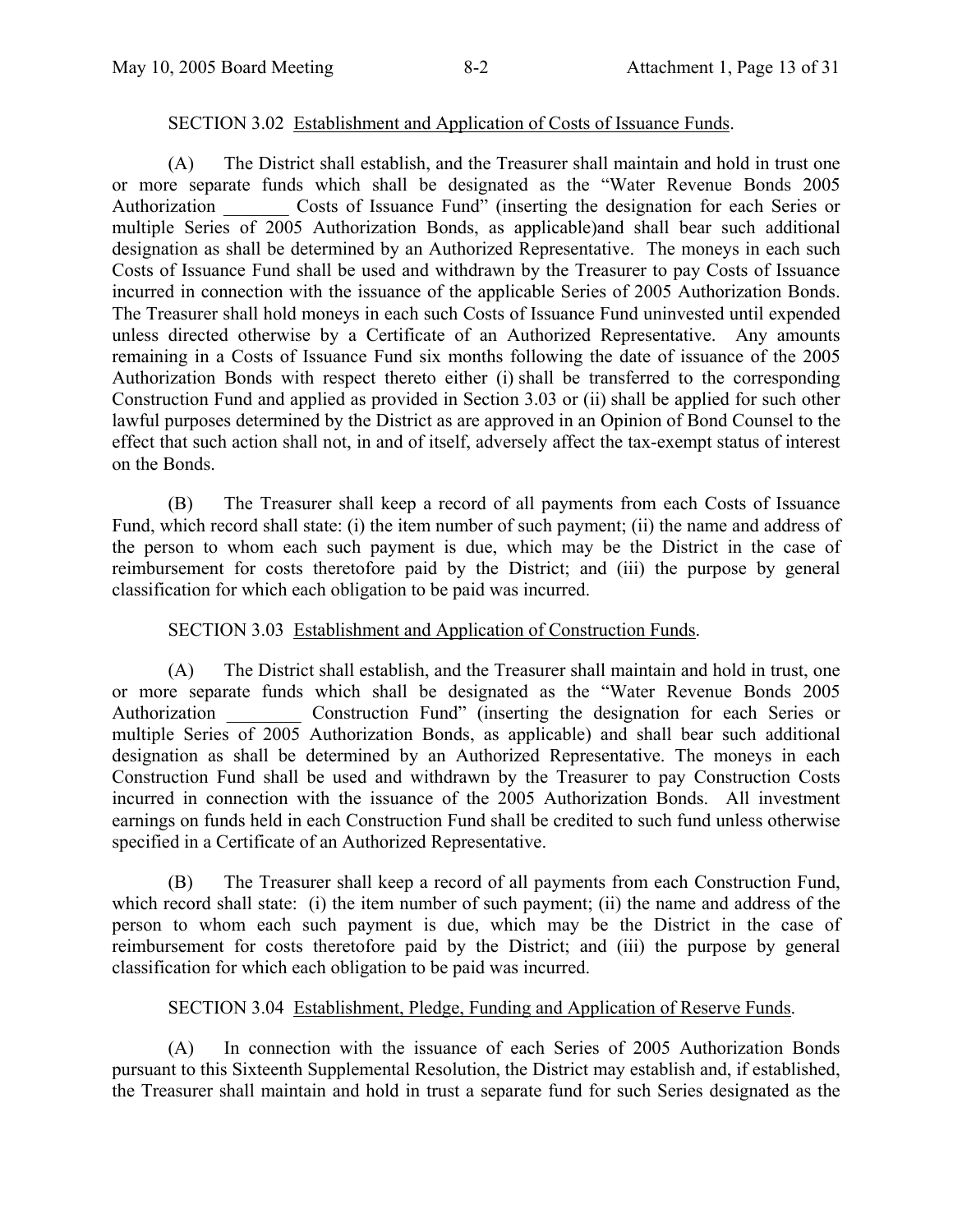"Water Revenue Bonds 2005 Authorization Series \_\_\_\_\_ Reserve Fund" (inserting the designation for each Series of 2005 Authorization Bonds) and shall bear such additional designation as shall be determined by an Authorized Representative. Each Reserve Fund shall be funded as set forth in Section 3.01 hereof and applied as set forth in this Section 3.04. All amounts held by the Treasurer in a Reserve Fund established with respect to a Series of 2005 Authorization Bonds shall be pledged to secure the payment of the principal and Final Compounded Amount of, and interest on, such Series of 2005 Authorization Bonds in accordance with their terms.

(B) The District shall at all times maintain an amount equal to the applicable Bond Reserve Requirement in a Reserve Fund established with respect to a Series of 2005 Authorization Bonds until such Series is discharged in accordance with the provisions of Article IX of the Master Resolution. The amount of the Bond Reserve Requirement applicable to a designated Series of 2005 Authorization Bonds shall be set forth in the Sales Documents for such Series of 2005 Authorization Bonds. In the event of any deficiency in a Reserve Fund, the Treasurer shall replenish such deficiency in accordance with the provisions of Section 5.07 of the Master Resolution.

(C) All amounts in a Reserve Fund established with respect to a Series of 2005 Authorization Bonds shall be used and withdrawn by the Treasurer, as hereinafter provided, solely for the purpose of (i) paying principal and Final Compounded Amount of, and interest on, such Series of 2005 Authorization Bonds in the event moneys in the Bond Service Fund are insufficient, or (ii) for the payment of the final principal and Final Compounded Amount and interest payment on such Series of 2005 Authorization Bonds. Any amounts in a Reserve Fund established with respect to a Series of 2005 Authorization Bonds in excess of the Bond Reserve Requirement for such Series shall be transferred to the Bond Service Fund for such Series unless otherwise specified in a Certificate of an Authorized Representative.

All Authorized Investments credited to a Reserve Fund shall be valued as of June 30 of each year (or the next preceding or succeeding Business Day, as determined by the District, if such day is not a Business Day) at their fair market value determined to the extent practical by reference to the closing bid price thereof published in The Wall Street Journal or any other financial publication or quotation service selected by the Treasurer at his or her discretion.

(D) Notwithstanding anything herein to the contrary, at the option of the District, amounts required to be held in a Reserve Fund may be substituted, in whole or in part, by the deposit with the Fiscal Agent of a Reserve Fund Credit Policy in a stated amount equal to the amounts so substituted, provided that prior to the substitution of such Reserve Fund Credit Policy the Rating Agencies shall have been notified of such proposed substitution and the substitution shall not result in a downgrading or withdrawal of any rating of such Series of 2005 Authorization Bonds then in effect by the Rating Agencies. Any such substituted moneys shall be applied as provided in a Certificate of an Authorized Representative.

So long as a Reserve Fund Credit Policy shall be in force and effect with respect to such Series of 2005 Authorization Bonds, any deposits required to be made with respect to the applicable Reserve Fund pursuant to Section 5.07 of the Master Resolution shall include any amounts due to the provider of such Reserve Fund Credit Policy resulting from a draw on such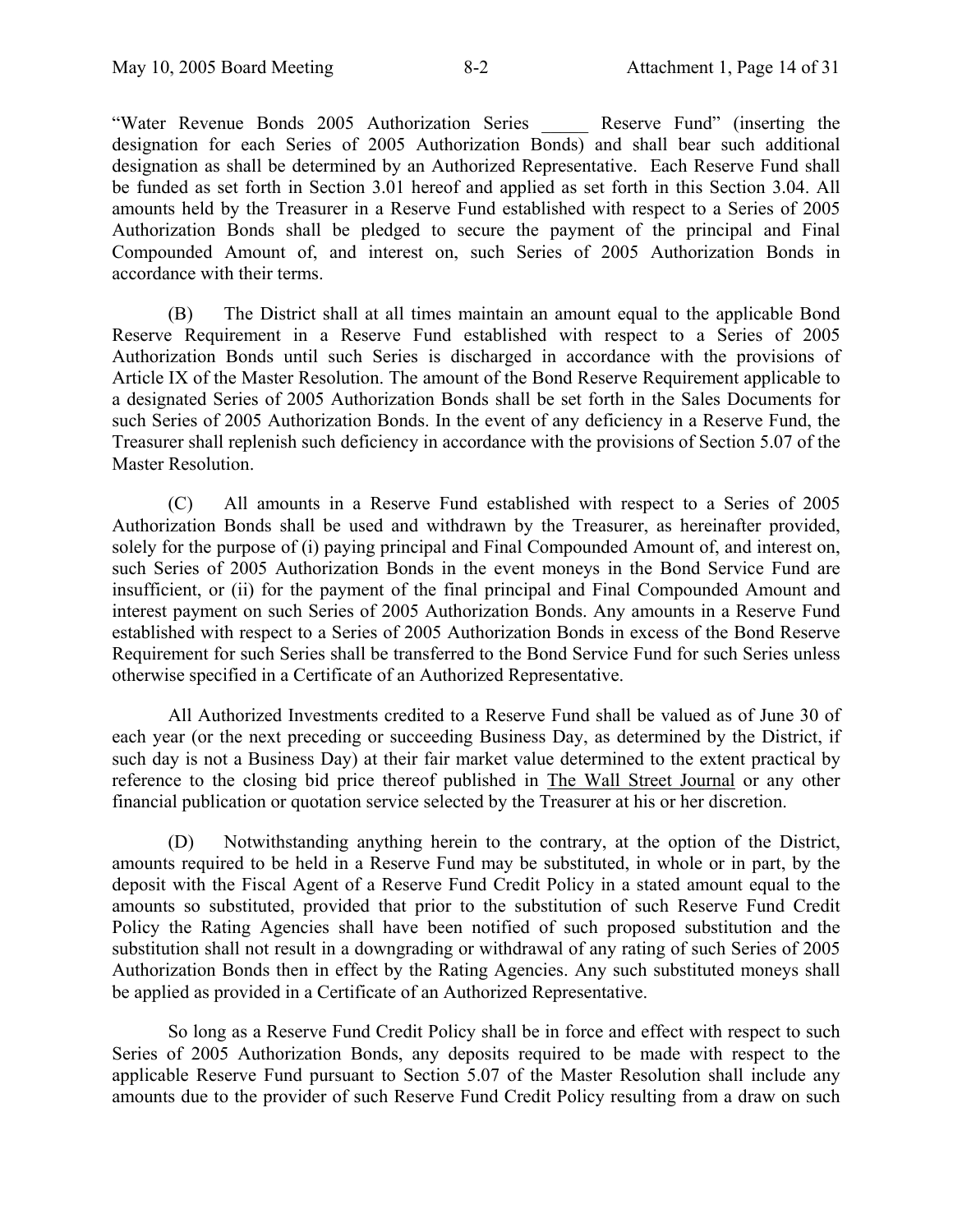Reserve Fund Credit Policy (which amounts shall constitute a "deficiency" or "withdrawal" from the applicable Reserve Fund within the meaning of Section 5.07 of the Master Resolution). Any such amounts shall be paid to the provider of such Reserve Fund Credit Policy as provided in such Reserve Fund Credit Policy or any related agreement.

SECTION 3.05 Establishment and Application of Excess Earnings Funds. To ensure proper compliance with the tax covenants contained in Section 3.06 hereof, the District shall establish and the Treasurer maintain a fund for each Series of 2005 Authorization Bonds issued hereunder, which fund shall be separate from any other fund or account established and maintained hereunder or under the Master Resolution designated as the "Water Revenue Bonds 2005 Authorization Excess Earnings Fund" and shall bear such additional designation as shall be determined by an Authorized Representative. All money at any time deposited in the Excess Earnings Fund with respect to a Series of 2005 Authorization Bonds in accordance with the provisions of the Tax Certificate applicable to such Series shall be held by the Treasurer for the account of the District in trust for payment to the federal government of the United States of America, and neither the District nor the Owner of any bonds of such Series of 2005 Authorization Bonds shall have any rights in or claim to such money. All amounts deposited into or on deposit in any such Excess Earnings Fund shall be governed by this Sixteenth Supplemental Resolution and by the applicable Tax Certificate. The Treasurer shall invest all amounts held in any such Excess Earnings Fund in accordance with the applicable Tax Certificate. Money shall not be transferred from the Excess Earnings Fund established for a Series of 2005 Authorization Bonds except in accordance with the Tax Certificate with respect to such Series.

SECTION 3.06 Tax Covenants. In order to maintain the exclusion from gross income of the interest on the 2005 Authorization Bonds for federal income tax purposes, the District covenants to comply with each applicable requirement of Section 103 and Sections 141 through 150 of the Code and the District agrees to comply with the covenants contained in, and the instructions given pursuant to, each Tax Certificate which by this reference is incorporated herein, as a source of guidance for compliance with such provisions.

Notwithstanding any other provisions of the Master Resolution or this Sixteenth Supplemental Resolution to the contrary, upon the District's failure to observe, or refusal to comply with, the foregoing covenant, no Person other than the Owners of the 2005 Authorization Bonds shall be entitled to exercise any right or remedy provided to the Owners under the Master Resolution or this Sixteenth Supplemental Resolution on the basis of the District's failure to observe, or refusal to comply with, such covenant.

SECTION 3.07 Establishment and Application of Additional Funds. In addition to the funds established pursuant to the Master Resolution and this Sixteenth Supplemental Resolution, there shall be established and maintained such additional funds and/or accounts as shall be set forth in the Trust Agreement, if any, including the payments to be made by the District under any interest rate swap agreement or agreements entered into by the District pursuant to Section 5.04 hereof, and for such other purposes as the District or the Fiscal Agent deem necessary or desirable.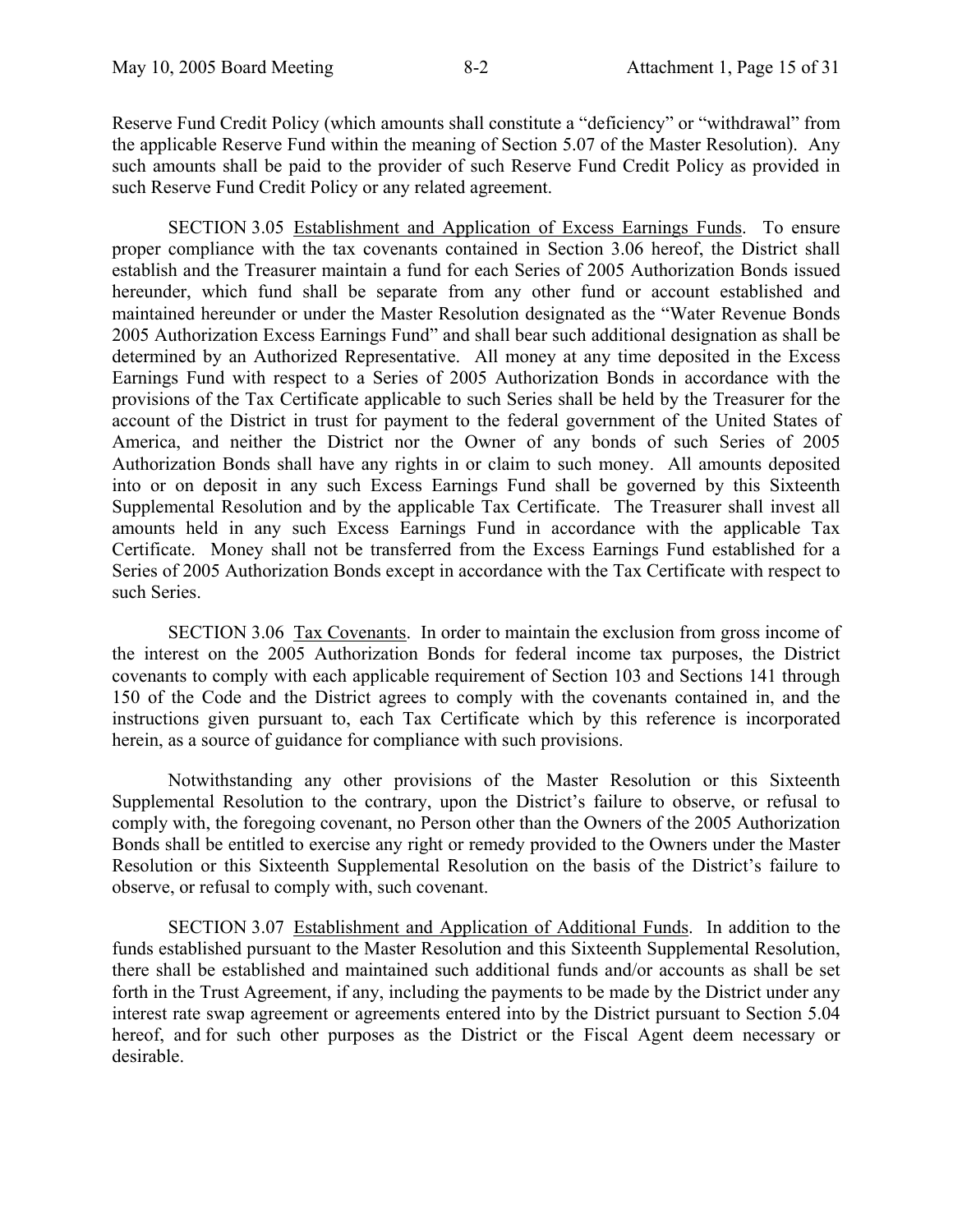#### ARTICLE IV

### FISCAL AGENT AND PAYING AGENT

SECTION 4.01 Fiscal Agent and Paying Agent. The Treasurer of the District is hereby appointed as Fiscal Agent with respect to the 2005 Authorization Bonds. In addition, with respect to a Series of Auction Rate Bonds or Variable Rate Bonds, if any, an Authorized Representative may appoint a Paying Agent, which shall have such duties as shall be set forth in the respective Trust Agreement.

#### ARTICLE V

#### SALE OF 2005 AUTHORIZATION BONDS; APPROVAL OF SALES DOCUMENTS AND TRUST AGREEMENTS

SECTION 5.01 Ad Hoc Committee. The Chairman of the Board, or in the event of a vacancy, the Acting Chairman of the Board, the Chairman of the Budget, Finance, Investment and Insurance Committee of the Board (or in the event the Budget, Finance, Investment and Insurance Committee is renamed, dissolved, or reorganized, such other committee of the Board which shall have substantially all of the duties of the Budget, Finance, Investment and Insurance Committee prior to such renaming, dissolution, or reorganization), or in the event of a vacancy, the Acting Chairman of the Budget, Finance, Investment and Insurance Committee of the Board (or in the event the Budget, Finance, Investment and Insurance Committee is renamed, dissolved, or reorganized, such other committee of the Board which shall have substantially all of the duties of the Budget, Finance, Investment and Insurance Committee prior to such renaming, dissolution, or reorganization), and the General Manager or his or her designee, or in the event of a vacancy, the Acting General Manager or his or her designee, acting jointly, are hereby constituted an ad hoc committee (the "Ad Hoc Committee").

SECTION 5.02 Approval of Sales Documents and Trust Agreements. The Ad Hoc Committee is authorized and directed to determine on behalf of the District the aggregate principal amount, terms and conditions of each Series of 2005 Authorization Bonds, and the terms and conditions of the sale of each Series of 2005 Authorization Bonds at either a private sale or a competitive sale to one or more purchasers. The Ad Hoc Committee is hereby empowered to establish on behalf of the District such aggregate principal amount, terms and conditions of each Series of 2005 Authorization Bonds, and the terms and conditions of the sale of each Series of 2005 Authorization Bonds to the Underwriters, as the members of the Ad Hoc Committee shall agree upon in their sole discretion as being in the best interests of the District, subject only to the provisions of the Act and of this Sixteenth Supplemental Resolution, and shall be so empowered solely to implement the fundamental policies established by this Sixteenth Supplemental Resolution in a manner that is most advantageous to the District, and, if required, to deem the preliminary official statement relating to each Series of 2005 Authorization Bonds as being final within the meaning of Rule 15c2-12 promulgated under the Securities Exchange Act of 1934, as amended; provided, however, that such authorization shall expire on May 30, 2007 unless otherwise directed by the Board.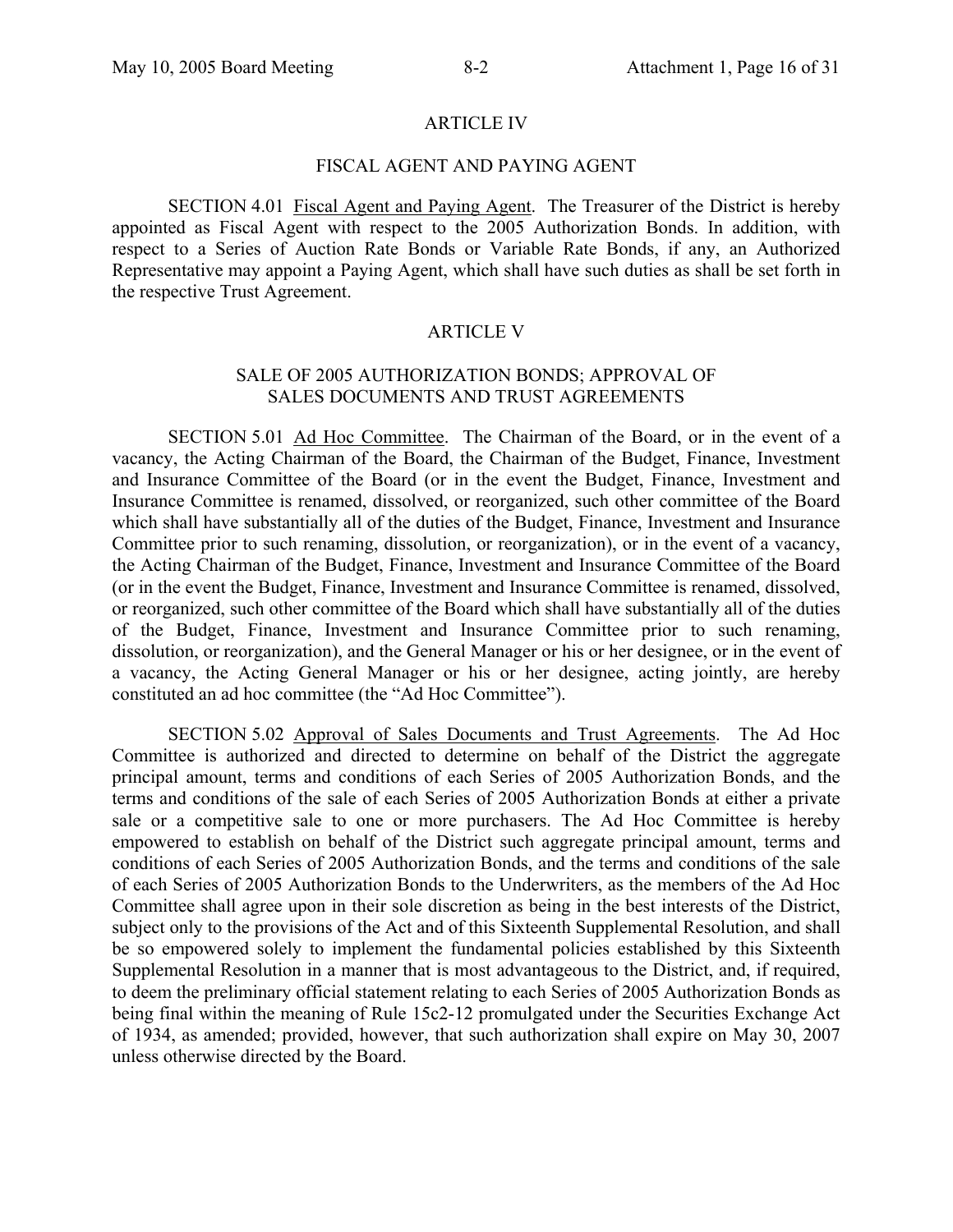Such aggregate principal amount, terms and conditions of each Series of 2005 Authorization Bonds and the terms and conditions of their sale shall be set forth in the Sales Documents with respect to such Series of 2005 Authorization Bonds and, with respect to Auction Rate Bonds or Variable Rate Bonds of a Series, if any, in the respective Trust Agreement. Such terms and conditions as so set forth, together with the other terms and conditions of each Series of 2005 Authorization Bonds set forth in this Sixteenth Supplemental Resolution, shall, upon execution and delivery of the Sales Documents with respect to such Series and, if any, the Trust Agreement, by the Ad Hoc Committee, or its designee, on behalf of the District, be all the terms and conditions of each Series of 2005 Authorization Bonds, as if all such terms and conditions were fully set forth in this Sixteenth Supplemental Resolution.

The provisions of the Sales Documents, and Trust Agreement, if any, pertaining to the terms of each Series of 2005 Authorization Bonds are hereby incorporated by reference into this Sixteenth Supplemental Resolution with the same force and effect as if set forth herein.

In connection with the sale of 2005 Authorization Bonds, the Ad Hoc Committee is further hereby authorized to approve on behalf of the District, one or more credit enhancement instruments (such as municipal bond insurance), all upon such terms and conditions as the Ad Hoc Committee shall determine to be in the best interests of the District.

In connection with the sale of 2005 Authorization Bonds which are Variable Rate Bonds, the Ad Hoc Committee is further hereby authorized to approve on behalf of the District, one or more remarketing agreements providing for the remarketing of such Variable Rate Bonds, if necessary, fiscal agent agreements, calculation agent agreements or any other agreement in connection with such Variable Rate Bonds and one or more liquidity or credit agreements, standby bond purchase agreements and/or similar agreements providing liquidity or credit support for remarketing the Variable Rate Bonds, if applicable, and one or more agreements providing for reimbursement of draws under such liquidity or credit support instrument, all upon such terms and conditions as the Ad Hoc Committee shall determine to be in the best interests of the District.

In connection with the sale of 2005 Authorization Bonds which are Auction Rate Bonds, the Ad Hoc Committee is further hereby authorized to approve on behalf of the District, one or more broker-dealer agreements providing for the marketing of such Auction Rate Bonds, and one or more auction agent agreements, market agent agreements and/or similar agreements providing for the determination of interest rates on the Auction Rate Bonds, all upon such terms and conditions as the Ad Hoc Committee shall determine to be in the best interests of the District.

The Board hereby finds and determines that the interests of the District and the public interest and necessity require that the provisions of Section 225 and of Section 226 of the Act be waived.

The Ad Hoc Committee shall file a report concerning its actions pursuant to this Sixteenth Supplemental Resolution with the Board together with a copy of the Sales Documents and any Trust Agreement for each Series of 2005 Authorization Bonds. The Executive Secretary of the District shall maintain true and correct copies of such documents in the files of the District.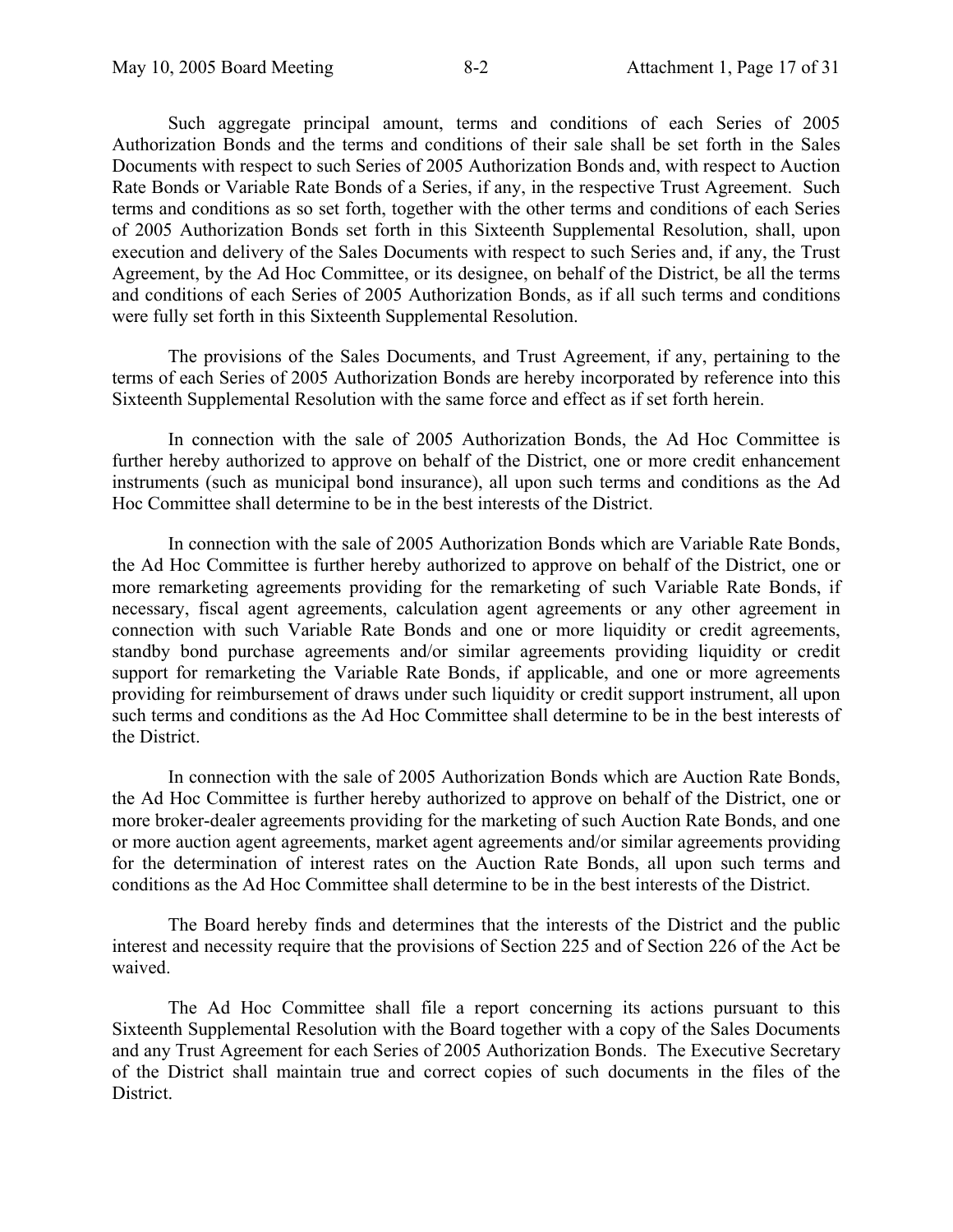SECTION 5.03 Further Action. The Chairman of the Board, the General Manager and the Director of Finance of the District shall be and each of them is hereby authorized, empowered and directed to execute such other documents in addition to those enumerated herein and take such other actions as they deem necessary or advisable in order to carry out and perform the purposes of this Sixteenth Supplemental Resolution.

## ARTICLE VI

#### UNDERTAKINGS

SECTION 6.01 Municipal Securities Disclosure. The District hereby agrees to provide or cause to be provided certain annual financial information and notices of certain material events to the extent required by Rule 15c2-12 adopted by the Securities and Exchange Commission under the Securities Exchange Act of 1934, as amended, with respect to each Series of 2005 Authorization Bonds in accordance with the terms of the Continuing Disclosure Certificate, if any, delivered by the District in connection with such Series of 2005 Authorization Bonds.

SECTION 6.02 Default. Failure to comply with the provisions of Section 6.01 hereof shall not be deemed an Event of Default under the Master Resolution. The sole remedy under this Article VI in the event of any failure of the District to comply with this Article VI shall be an action to compel performance, and no person or entity shall be entitled to recover monetary damages hereunder under any circumstances.

SECTION 6.03 Amendment. This Article VI may be amended, supplemented, modified or deleted, from time to time and at any time, as the District may determine without the consent of any Owner of the 2005 Authorization Bonds.

## ARTICLE VII

#### MISCELLANEOUS

SECTION 7.01 2005 Authorization Bonds Subject to Master Resolution. This Sixteenth Supplemental Resolution is adopted in accordance with the provisions of the Master Resolution. Except as expressly provided in this Sixteenth Supplemental Resolution, every term and condition contained in the Master Resolution shall apply to this Sixteenth Supplemental Resolution and to the 2005 Authorization Bonds with the same force and effect as if it were herein set forth at length, with such omissions, variations and modifications thereof as may be appropriate to make the same conform to this Sixteenth Supplemental Resolution.

SECTION 7.02 Severability of Invalid Provisions. If any one or more of the provisions contained in this Sixteenth Supplemental Resolution or in the 2005 Authorization Bonds shall for any reason be held to be invalid, illegal or unenforceable in any respect, then such provision or provisions shall be deemed severable from the remaining provisions contained in this Sixteenth Supplemental Resolution and such invalidity, illegality or unenforceability shall not affect any other provision of this Sixteenth Supplemental Resolution, and this Sixteenth Supplemental Resolution shall be construed as if such invalid, illegal or unenforceable provision had never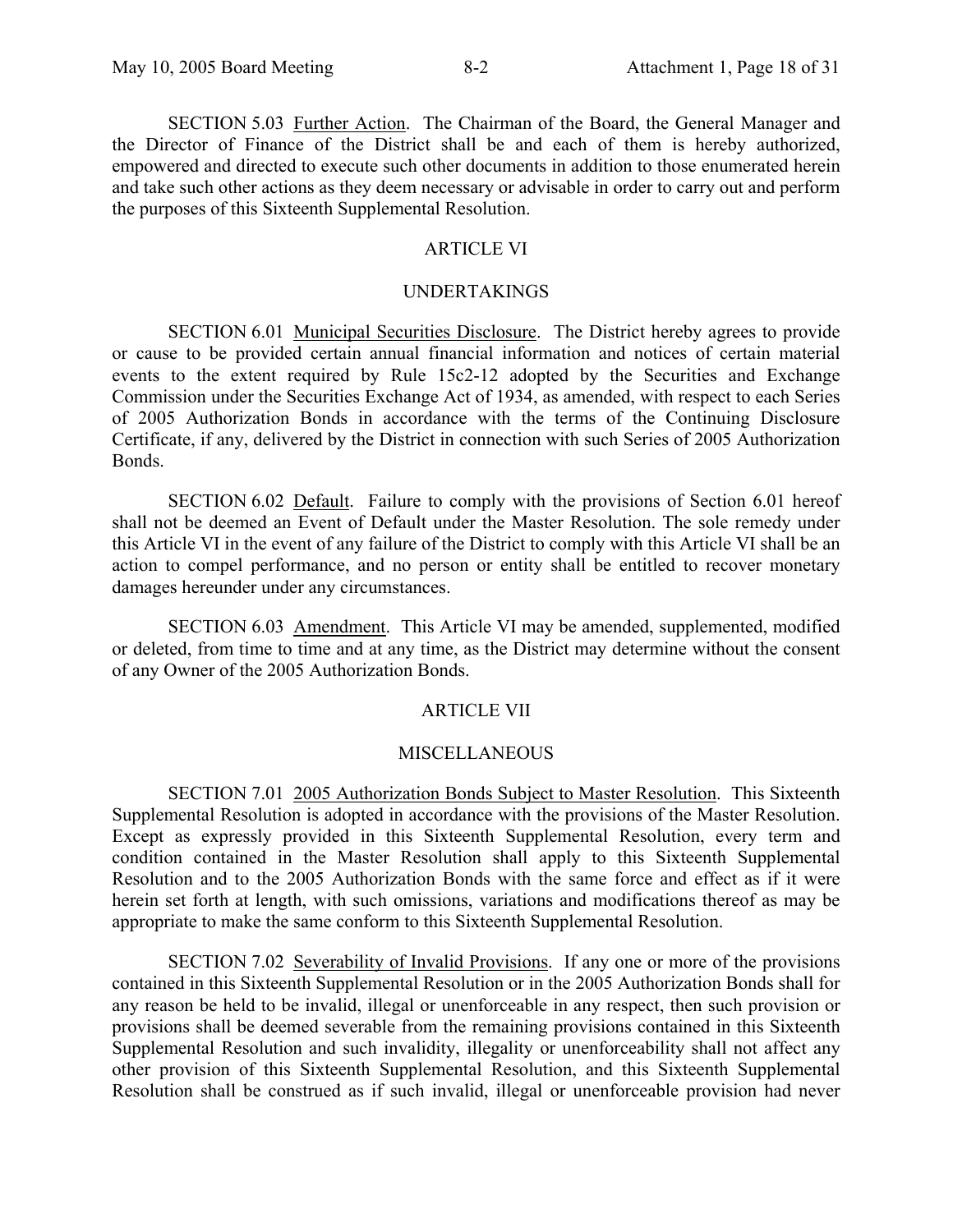been contained herein. The District hereby declares that it would have adopted this Sixteenth Supplemental Resolution and each and every other Section, paragraph, sentence, clause or phrase hereof and authorized the issuance of the 2005 Authorization Bonds pursuant thereto irrespective of the fact that any one or more Sections, paragraphs, sentences, clauses or phrases of this Sixteenth Supplemental Resolution may be held illegal, invalid or unenforceable.

SECTION 7.03 Article and Section Headings and References; Interpretation. The headings or titles of the several Articles and Sections hereof shall be solely for convenience of reference and shall not affect the meaning, construction or effect of this Sixteenth Supplemental Resolution.

All references herein to "Article," "Sections" and other subdivisions are to the corresponding Articles, Sections or subdivisions of this Sixteenth Supplemental Resolution; the words "herein," "hereof," "hereby," "hereunder" and other words of similar import refer to this Sixteenth Supplemental Resolution as a whole and not to any particular Article, Section or subdivision hereof; and words of the masculine gender shall mean and include words of the feminine and neuter genders.

SECTION 7.04 Governing Law. This Sixteenth Supplemental Resolution shall be construed and governed in accordance with the laws of the State of California.

**I HEREBY CERTIFY** that the foregoing is a full, true and correct copy of a Resolution adopted by a two-thirds (2/3) vote of the total vote of the Board of Directors of The Metropolitan Water District of Southern California at its meeting held on May 10, 2005.

 $\overline{a}$ 

Executive Secretary The Metropolitan Water District of Southern California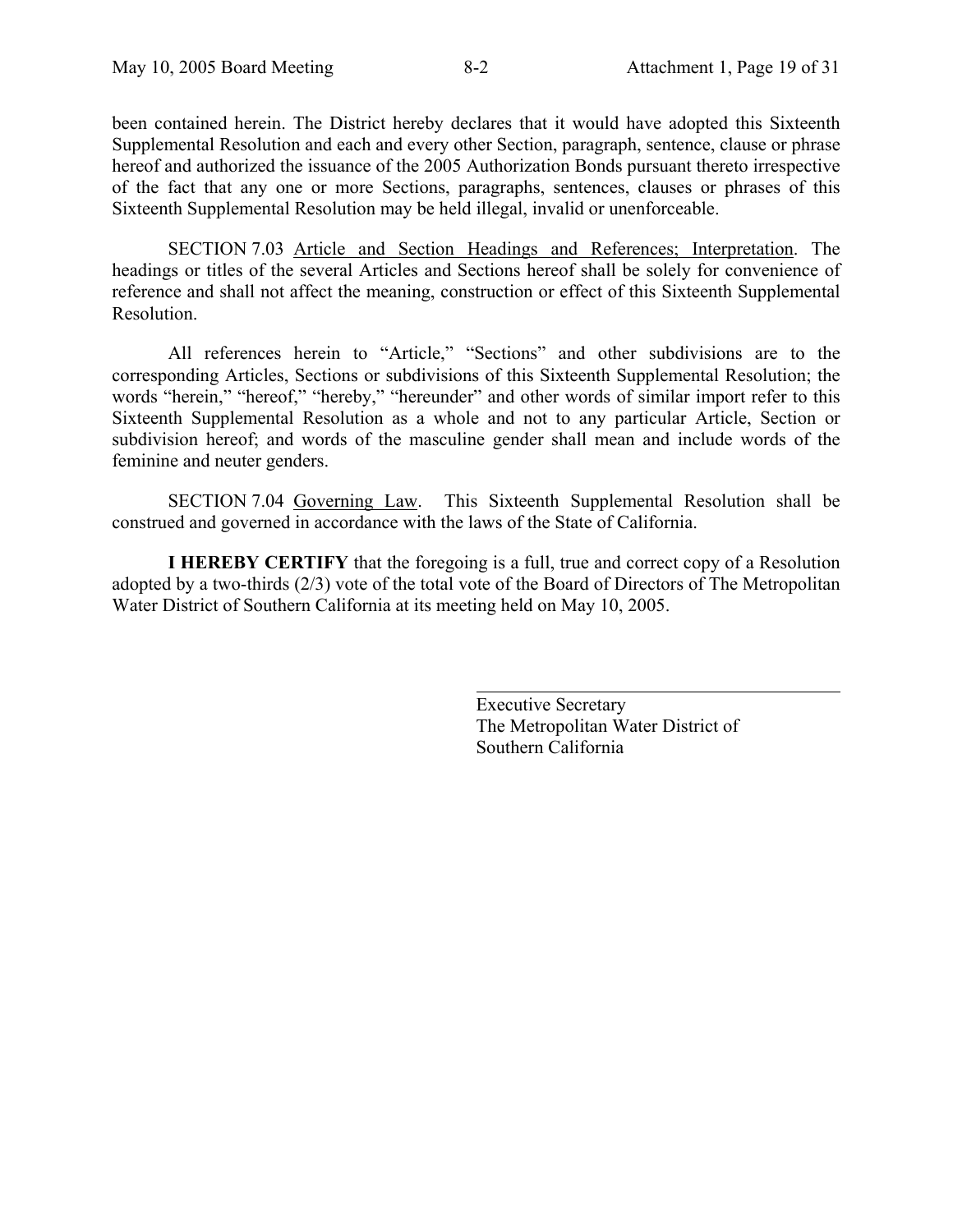## **EXHIBIT A1**

## **FORM OF 2005 AUTHORIZATION CURRENT INTEREST BOND**

#### UNITED STATES OF AMERICA

 $\infty$   $\sim$   $\infty$ 

## THE METROPOLITAN WATER DISTRICT OF SOUTHERN CALIFORNIA WATER REVENUE BONDS, 2005 AUTHORIZATION **SERIES**

UNLESS THIS BOND IS PRESENTED BY AN AUTHORIZED REPRESENTATIVE OF THE SECURITIES DEPOSITORY (AS DEFINED IN THE MASTER RESOLUTION) TO THE FISCAL AGENT FOR REGISTRATION OF TRANSFER, EXCHANGE, OR PAYMENT, AND ANY BOND ISSUED IS REGISTERED IN THE NAME OF CEDE & CO. OR IN SUCH OTHER NAME AS IS REQUESTED BY AN AUTHORIZED REPRESENTATIVE OF THE SECURITIES DEPOSITORY (AND ANY PAYMENT IS MADE TO CEDE & CO. OR TO SUCH OTHER ENTITY AS IS REQUESTED BY AN AUTHORIZED REPRESENTATIVE OF THE SECURITIES DEPOSITORY), ANY TRANSFER, PLEDGE, OR OTHER USE HEREOF FOR VALUE OR OTHERWISE BY OR TO ANY PERSON IS WRONGFUL INASMUCH AS THE REGISTERED OWNER HEREOF, CEDE & CO., HAS AN INTEREST HEREIN.

|                   |                              | INTEREST RATE MATURITY DATE ORIGINAL ISSUE DATE | $CUSIP \#$ |
|-------------------|------------------------------|-------------------------------------------------|------------|
| $\%$              | July $1,$                    |                                                 |            |
|                   | REGISTERED OWNER: CEDE & CO. |                                                 |            |
| PRINCIPAL AMOUNT: |                              |                                                 |            |

THE METROPOLITAN WATER DISTRICT OF SOUTHERN CALIFORNIA, FOR VALUE RECEIVED, hereby promises to pay, solely from Net Operating Revenues, as hereinafter provided, to the registered owner named above, or registered assigns, on the maturity date set forth above, unless redeemed prior thereto as hereinafter provided, the principal amount set forth above, and to pay interest (calculated on the basis of a 360-day year consisting of twelve 30-day months) on such principal amount from the interest payment date before the date of authentication hereof (unless this 2005 Series \_\_ Bond is authenticated during the period after a record date but on or before the next interest payment date, in which event this 2005 Series Bond shall bear interest from that interest payment date, or unless this 2005 Series Bond is authenticated prior to the first record date, in which event this 2005 Series Bond shall bear interest from 200 or unless at the time of authentication interest is in default, in which event it shall bear interest from the interest payment date to which interest has been paid or provided for), semi-annually on January 1 and July 1 of each year, commencing  $\qquad \qquad$ ,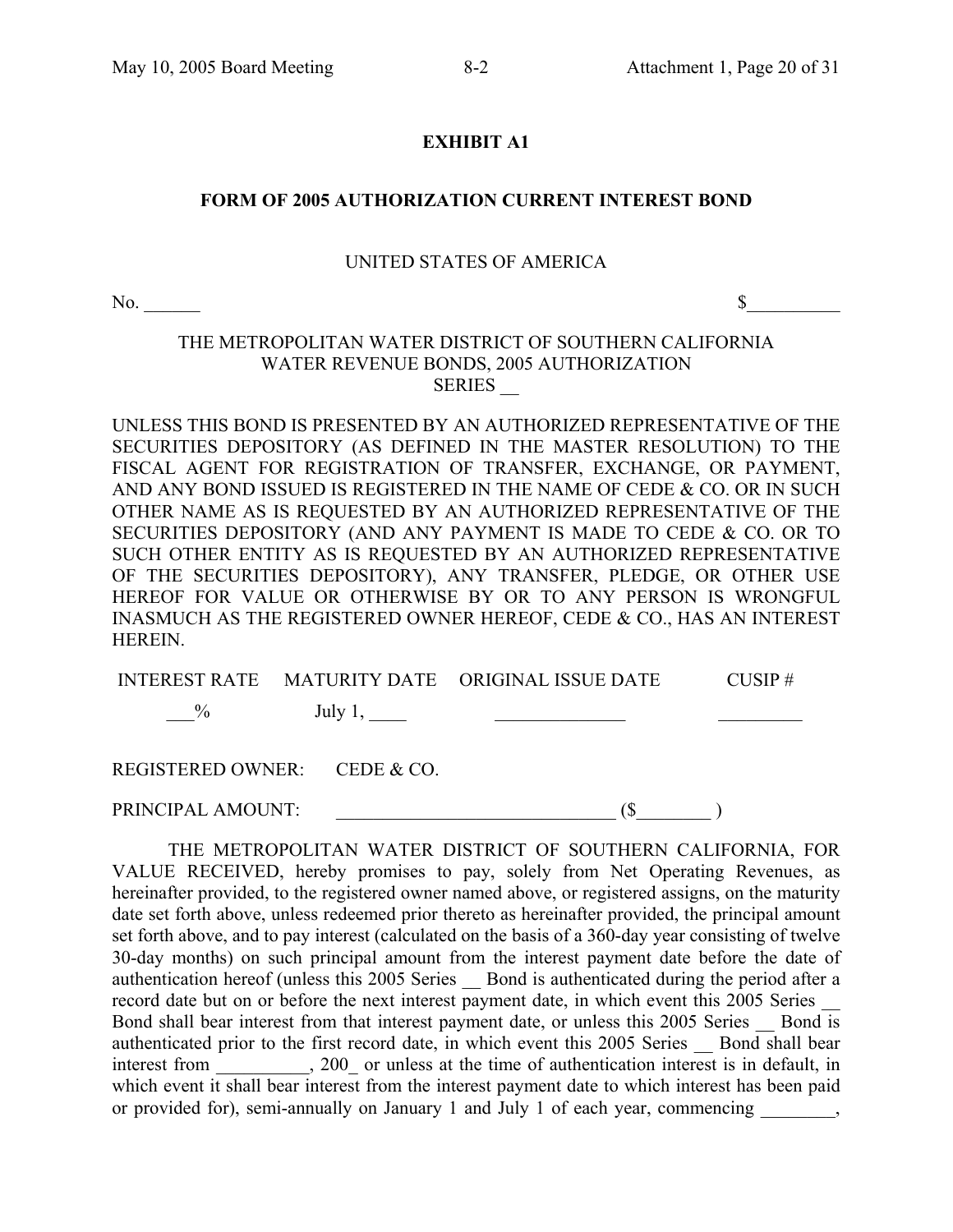20\_\_ at the interest rate set forth above, until the principal amount hereof is paid or made available for payment. For so long as the Treasurer of the District is the Fiscal Agent (the "Fiscal Agent"), the principal of this 2005 Series Bond is payable to the registered holder hereof in lawful money of the United States of America upon presentation and surrender of this 2005 Series Bond at the corporate office of the Treasurer of the District. Interest on this 2005 Series Bond shall be paid by check or draft of the Fiscal Agent mailed by first class mail to the registered holder hereof as of the close of business on the 15th day of the month immediately preceding an interest payment date (a "record date") at such registered holder's address as it appears on the registration books maintained by the Fiscal Agent, except that a registered holder of \$1,000,000 or more in principal amount of the 2005 Series Bonds may be paid interest by wire transfer to an account in the United States if such registered owner makes a written request of the Fiscal Agent at least 30 days preceding any interest payment date specifying the wire transfer instructions for such registered owner. Such notice may provide that it will remain in effect for later interest payments until changed or revoked by another written notice.

This 2005 Series Bond is one of a duly authorized issue of "The Metropolitan Water" District of Southern California Water Revenue Bonds, 2005 Authorization" (the "2005 Authorization Bonds") issued in the aggregate principal amount of \$\_\_\_\_\_\_\_\_\_\_\_\_\_ pursuant to the Metropolitan Water District Act, California Statutes 1969, Chapter 209, as amended and supplemented (the "Act"), Resolution 8329 of the District adopted on July 9, 1991 (as amended and supplemented, the "Master Resolution") and Resolution adopted by the District on and supplemented, the "Master Resolution") and Resolution adopted by the District on April 12, 2005 (the "Sixteenth Supplemental Resolution"; the Master Resolution as supplemented by the Sixteenth Supplemental Resolution is referred to herein as the "Resolution"). Reference is hereby made to the Master Resolution, the Sixteenth Supplemental Resolution and to the Act for a description of the terms on which the 2005 Series — Bonds are issued and to be issued, the provisions with regard to the nature and extent of the Net Operating Revenues (as defined in the Master Resolution), and all of the terms of the Resolution and the Act are hereby incorporated herein and constitute a contract between the District and the registered owner from time to time of this 2005 Series \_\_ Bond, and by acceptance hereof the registered holder of this 2005 Series \_\_ Bond assents to said terms and conditions. The Resolution is adopted under, and this  $2005$  Series Bond is issued under, and all are to be construed in accordance with, the laws of the State of California.

This 2005 Series \_\_ Bond is a special limited obligation of the District payable from and secured by a pledge of and a lien and charge upon the Net Operating Revenues on a parity with all Bonds and all other debt issued or incurred and payable from Net Operating Revenues on a parity with the Bonds. The principal of, premium (if any) and interest on this 2005 Series Bond is not a debt of the District, nor a legal or equitable pledge, charge, lien or encumbrance upon any of its property or upon any of its income, receipts or revenues, except the Net Operating Revenues. The general fund of the District is not liable for the payment of the 2005 Series Bonds or their interest, nor is the credit or the taxing power of the District or the forfeiture of any of its property for the payment of this 2005 Series Bond or any interest hereon.

The 2005 Series Bonds are payable as to both principal and interest exclusively from the Net Operating Revenues and other funds pledged under the Master Resolution and the Sixteenth Supplemental Resolution.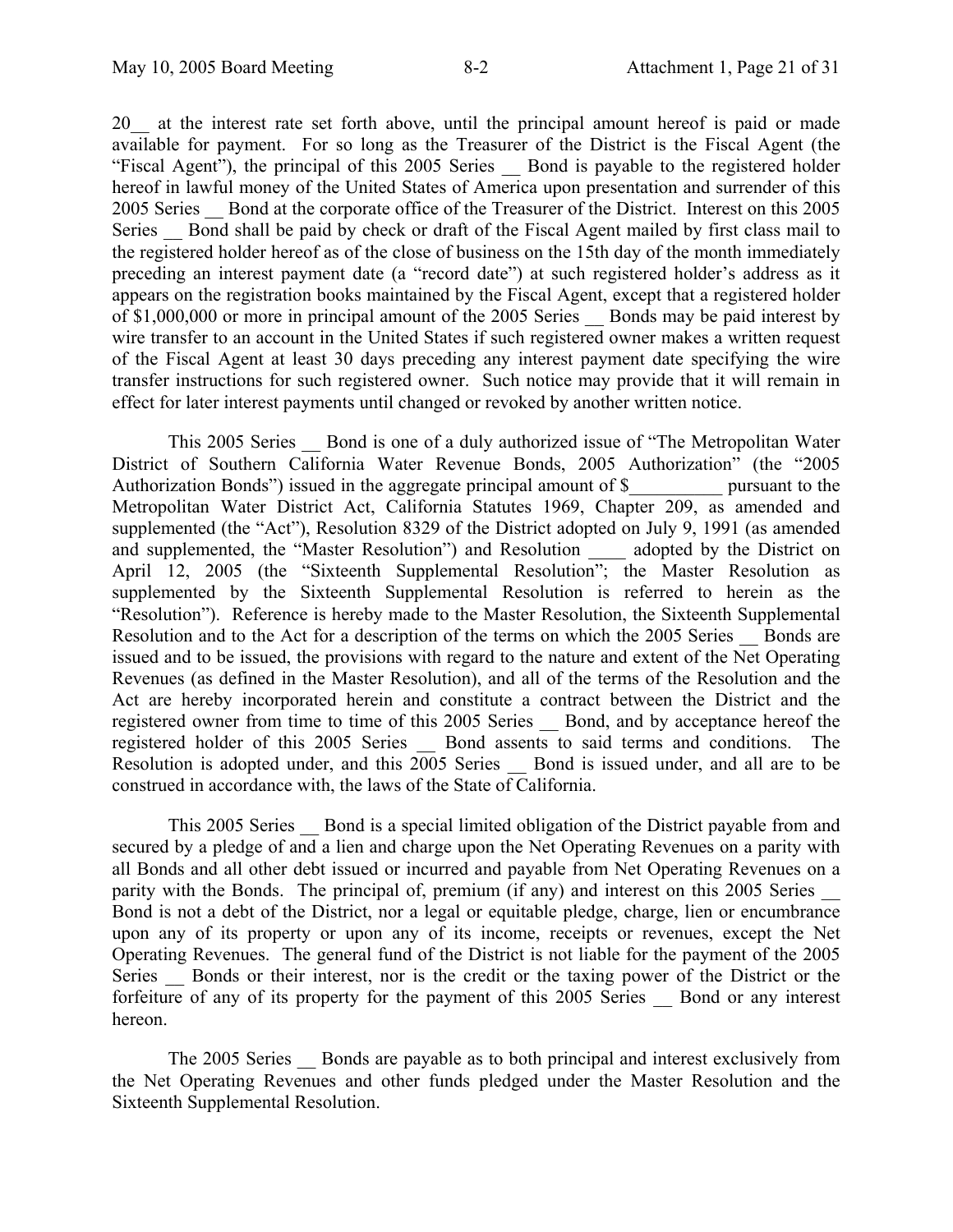This 2005 Series **Bond is one of the 2005 Authorization Current Interest Bonds** described in the Resolution.

[Redemption provisions to be inserted]

This 2005 Series Bond may be transferred without charge upon the registration books required to be kept by the Fiscal Agent, by the person in whose name it is registered, in person or by his or her duly authorized attorney, upon surrender of this 2005 Series \_\_ Bond for cancellation, accompanied by delivery of a written instrument of transfer, duly executed in a form approved by the Fiscal Agent. Whenever any 2005 Series Bond is surrendered for transfer, the District shall execute and the Fiscal Agent shall authenticate and deliver a new 2005 Series Bond or Bonds, of the same tenor and maturity and for a like aggregate principal amount. This 2005 Series \_\_ Bond may be exchanged without charge at the office of the Fiscal Agent in Los Angeles, California for 2005 Series Bonds of authorized denominations having the same aggregate principal amount, tenor and maturity. The Fiscal Agent need not transfer registration or exchange any 2005 Series Bond later than 15 days prior to the date of selection of 2005 Series Bonds for redemption or any portion thereof for redemption. The Fiscal Agent may require the holder of any 2005 Series \_\_ Bond requesting transfer of registration or exchange to pay any tax or other governmental charge required to be paid with respect to such transfer of registration or exchange.

The rights and obligations of the District, the Fiscal Agent and of the owners of the 2005 Series Bonds may be modified or amended from time to time in the manner, to the extent and upon the terms provided in the Resolution, provided that no such modification or amendment shall extend the fixed maturity of this 2005 Series Bond, or reduce the amount of principal hereof, or extend the time of payment, or reduce the rate of interest hereon, or extend the time of payment of interest hereon, without the consent of the owner hereof, or reduce the percent of 2005 Series Bonds the consent of the holders of which is required to effect any such modification or amendment, or permit the creation of any lien on the Net Operating Revenues and other assets pledged under the Resolution prior to the lien created by the Resolution, or deprive the holders of the 2005 Series Bonds of the lien created by the Resolution on such Net Operating Revenues and other assets, without the consent of the holders of all of the 2005 Series Bonds then outstanding.

This 2005 Series \_\_ Bond shall not be entitled to any benefit under the Resolution, or become valid or obligatory for any purpose, until the certificate of authentication and registration hereon endorsed shall have been executed and dated by the Fiscal Agent. It is hereby certified and recited that any and all acts, conditions and things required to exist, to have happened and to have been performed precedent to and in the issuance of this 2005 Series Bond to exist, have happened, and have been performed in due time, form and manner as required by the Constitution and laws of the State of California and that this 2005 Series \_\_ Bond, together with all other indebtedness of the District, does not exceed any limit prescribed by the Constitution and laws of the State of California and the Act and is not in excess of the amount of 2005 Series \_\_ Bonds permitted to be issued under the Resolution.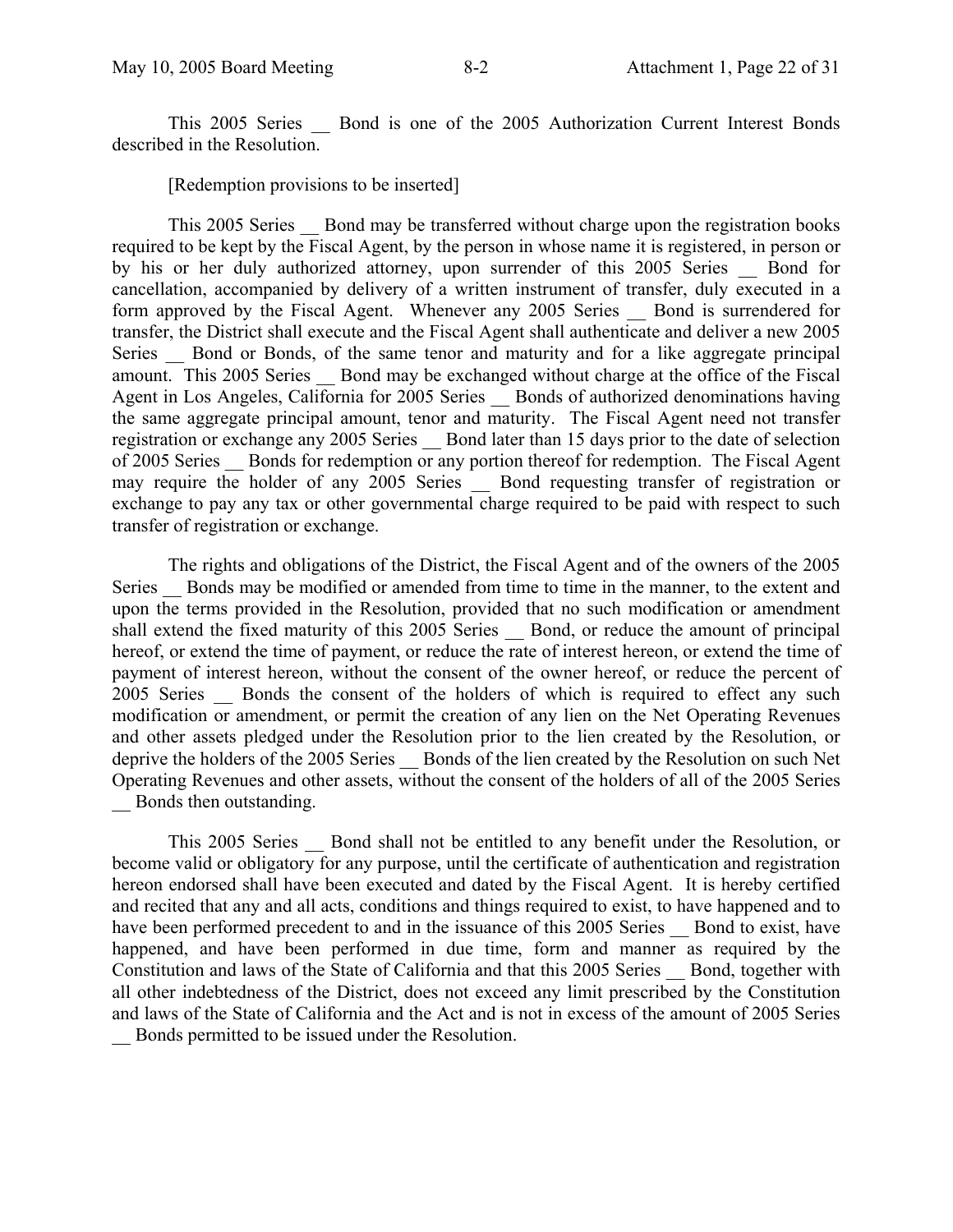IN WITNESS WHEREOF, the District has caused this 2005 Series \_\_ Bond to be signed by the Chairman of the Board of Directors and the Secretary of the Board of Directors of the District, and countersigned by the Controller of the District, each by their facsimile or manual signatures, and sealed with the corporate seal of said District as of the Original Issue Date specified above.

 $\overline{a}$ 

 $\overline{a}$ 

Chairman of the Board of Directors, The Metropolitan Water District of Southern California

Secretary of the Board of Directors, The Metropolitan Water District of Southern California

COUNTERSIGNED:

Controller of The Metropolitan Water District of Southern California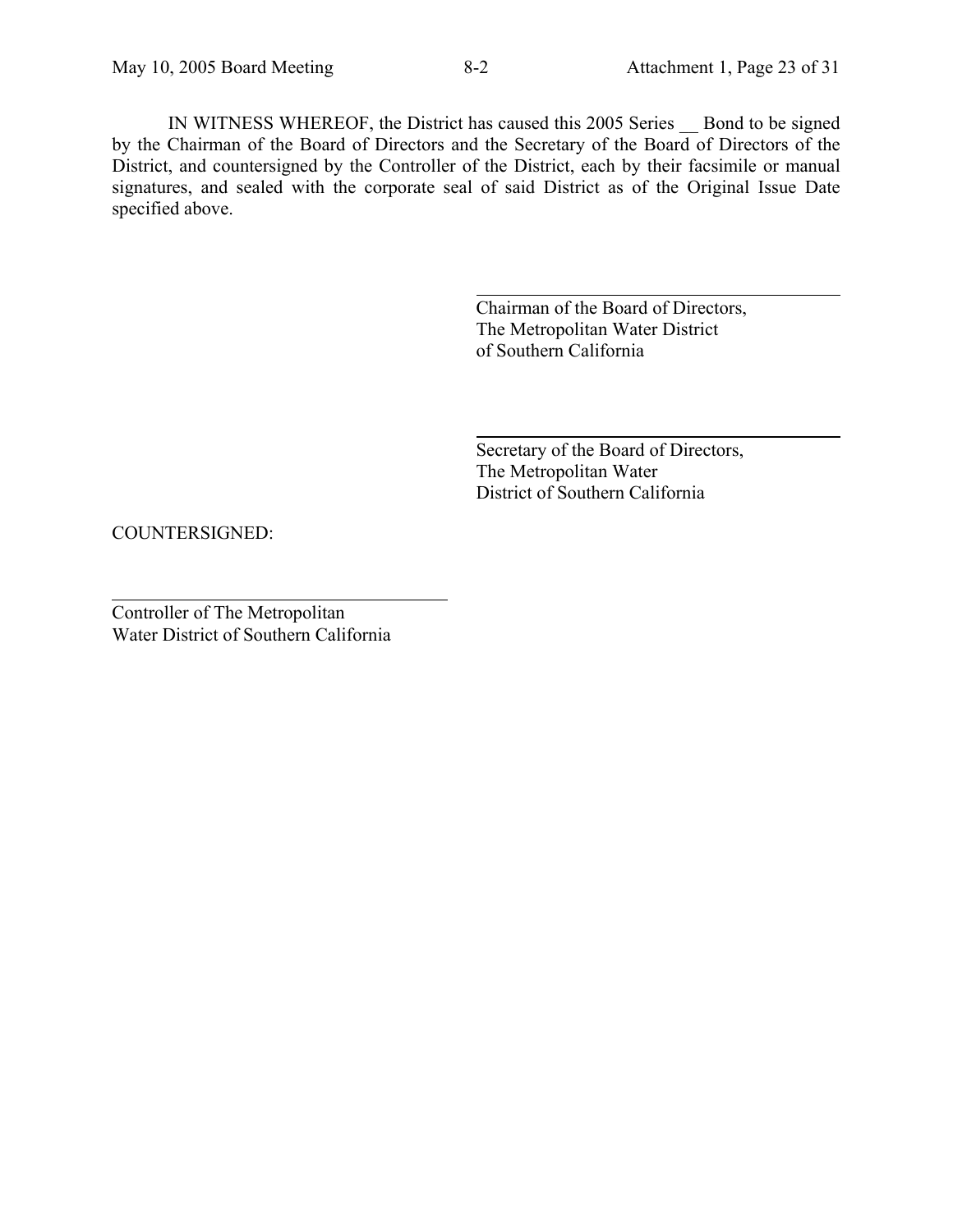## FISCAL AGENT'S CERTIFICATE OF AUTHENTICATION AND REGISTRATION

This Bond is one of The Metropolitan Water District of Southern California Water Revenue Bonds, 2005 Authorization 2005 Series \_\_ delivered pursuant to the within mentioned Master Resolution and Sixteenth Supplemental Resolution.

> Treasurer of The Metropolitan Water District of Southern California, as Fiscal Agent

By

Authorized Signature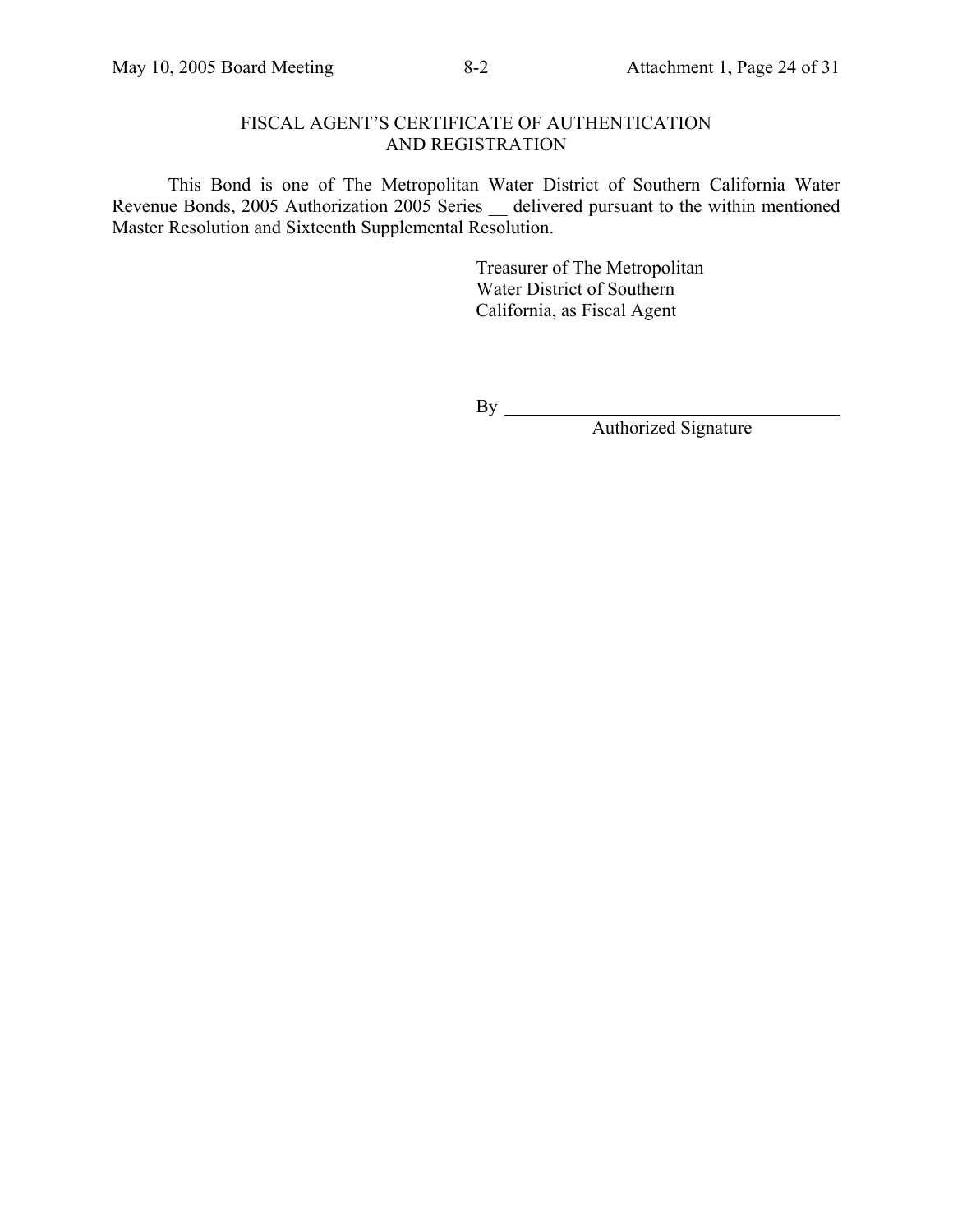## ASSIGNMENT

The following abbreviations, when used in the inscription on the face of the withinmentioned 2005 Series Bond and in the assignment below, shall be construed as though they were written out in full according to applicable laws or regulations.

- TEN COM: as tenants in common
- TEN ENT: as tenants by the entireties
- JT TEN: as joint tenants with right of survivorship and not as tenants in common

UNIF GIFT MIN ACT Custodian

(Cust) (Minor)

Additional abbreviations may also be used though not in the above list.

FOR VALUE RECEIVED, the undersigned do(es) hereby sell, assign and transfer unto

\_\_\_\_\_\_\_\_\_\_\_\_\_\_\_\_\_\_\_\_\_\_\_\_\_\_\_\_\_\_\_\_\_\_\_\_\_\_\_\_\_\_\_\_\_\_\_\_\_\_\_\_\_\_\_\_\_\_\_\_\_\_\_\_\_\_\_\_\_\_\_\_\_ the within-mentioned registered 2005 Series Slond and hereby irrevocably constitute(s) and appoint(s) and a strongle-strongle-strongle-strongle-strongle-strongle-strongle-strongle-strongle-strongle-strongle-strongle-strongle-strongle-strongle-strongle-strongle-strongle-strongle-strongle-strongle-strongle-strongl transfer the same on the books of the Fiscal Agent with full power of substitution in the premises.

Dated: \_\_\_\_\_\_\_\_\_\_\_ SIGNATURE GUARANTEED:

Note: The signature(s) to this Assignment must correspond with the name(s) as written on the face of the within 2005 Series Bond in every particular, without alteration or enlargement or any change whatsoever.

 NOTICE: Signature(s) must be guaranteed by a member firm of the New York Stock Exchange or a commercial bank or trust company.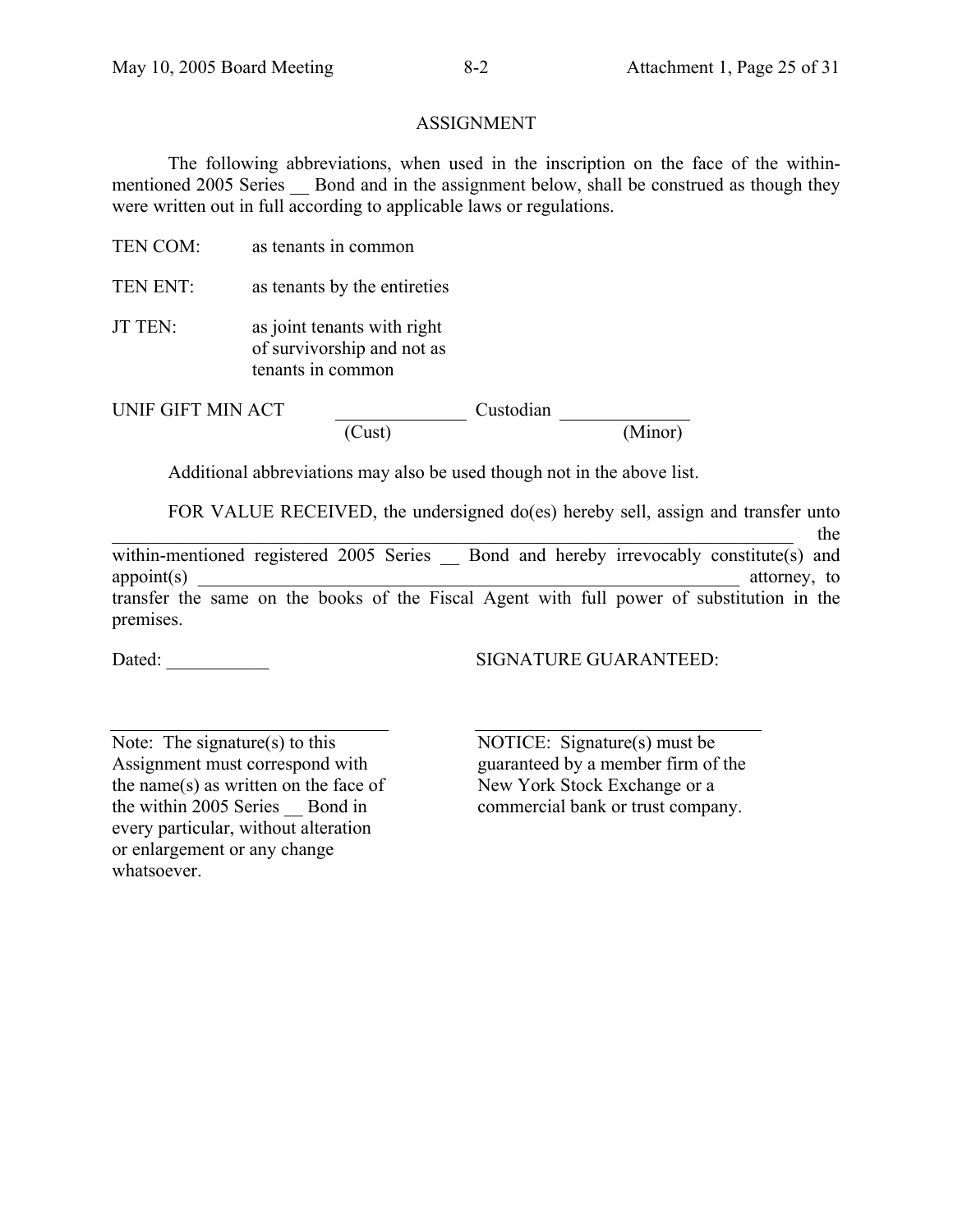## **EXHIBIT A2**

## **FORM OF 2005 AUTHORIZATION CAPITAL APPRECIATION BOND**

#### UNITED STATES OF AMERICA

No.  $\sim$ 

## THE METROPOLITAN WATER DISTRICT OF SOUTHERN CALIFORNIA WATER REVENUE BONDS, 2005 AUTHORIZATION Series  $\overline{\phantom{a}}$

UNLESS THIS BOND IS PRESENTED BY AN AUTHORIZED REPRESENTATIVE OF THE SECURITIES DEPOSITORY (AS DEFINED IN THE MASTER RESOLUTION) TO THE FISCAL AGENT FOR REGISTRATION OF TRANSFER, EXCHANGE, OR PAYMENT, AND ANY BOND ISSUED IS REGISTERED IN THE NAME OF CEDE & CO. OR IN SUCH OTHER NAME AS IS REQUESTED BY AN AUTHORIZED REPRESENTATIVE OF THE SECURITIES DEPOSITORY (AND ANY PAYMENT IS MADE TO CEDE & CO. OR TO SUCH OTHER ENTITY AS IS REQUESTED BY AN AUTHORIZED REPRESENTATIVE OF THE SECURITIES DEPOSITORY), ANY TRANSFER, PLEDGE, OR OTHER USE HEREOF FOR VALUE OR OTHERWISE BY OR TO ANY PERSON IS WRONGFUL INASMUCH AS THE REGISTERED OWNER HEREOF, CEDE & CO., HAS AN INTEREST HEREIN.

| YIELD TO<br><b>MATURITY</b> |                              | MATURITY DATE ORIGINAL ISSUE DATE | CUSIP# |
|-----------------------------|------------------------------|-----------------------------------|--------|
| $\frac{0}{0}$               | July $1,$                    |                                   |        |
|                             | REGISTERED OWNER: CEDE & CO. |                                   |        |
| <b>INITIAL AMOUNT:</b>      |                              |                                   |        |
| FINAL COMPOUNDED AMOUNT:    |                              |                                   |        |

THE METROPOLITAN WATER DISTRICT OF SOUTHERN CALIFORNIA, FOR VALUE RECEIVED, hereby promises to pay, solely from Net Operating Revenues, as hereinafter provided, to the registered owner named above, or registered assigns, on the maturity date set forth above, unless redeemed prior thereto as hereinafter provided, the Final Compounded Amount set forth above. Interest with respect to the Initial Amount hereof will accrete at the Yield to Maturity per annum shown above from the Original Issuer Date above, shall be compounded on \_\_\_\_\_\_\_, 2005 and semiannually on January 1 and July 1 of each year until the maturity date specified above, but shall be payable only at maturity or the earlier redemption hereof as part of the Accreted Value hereof. The Accreted Value hereof as of any date of calculation shall equal to the sum of the Initial Amount hereof and the interest accreted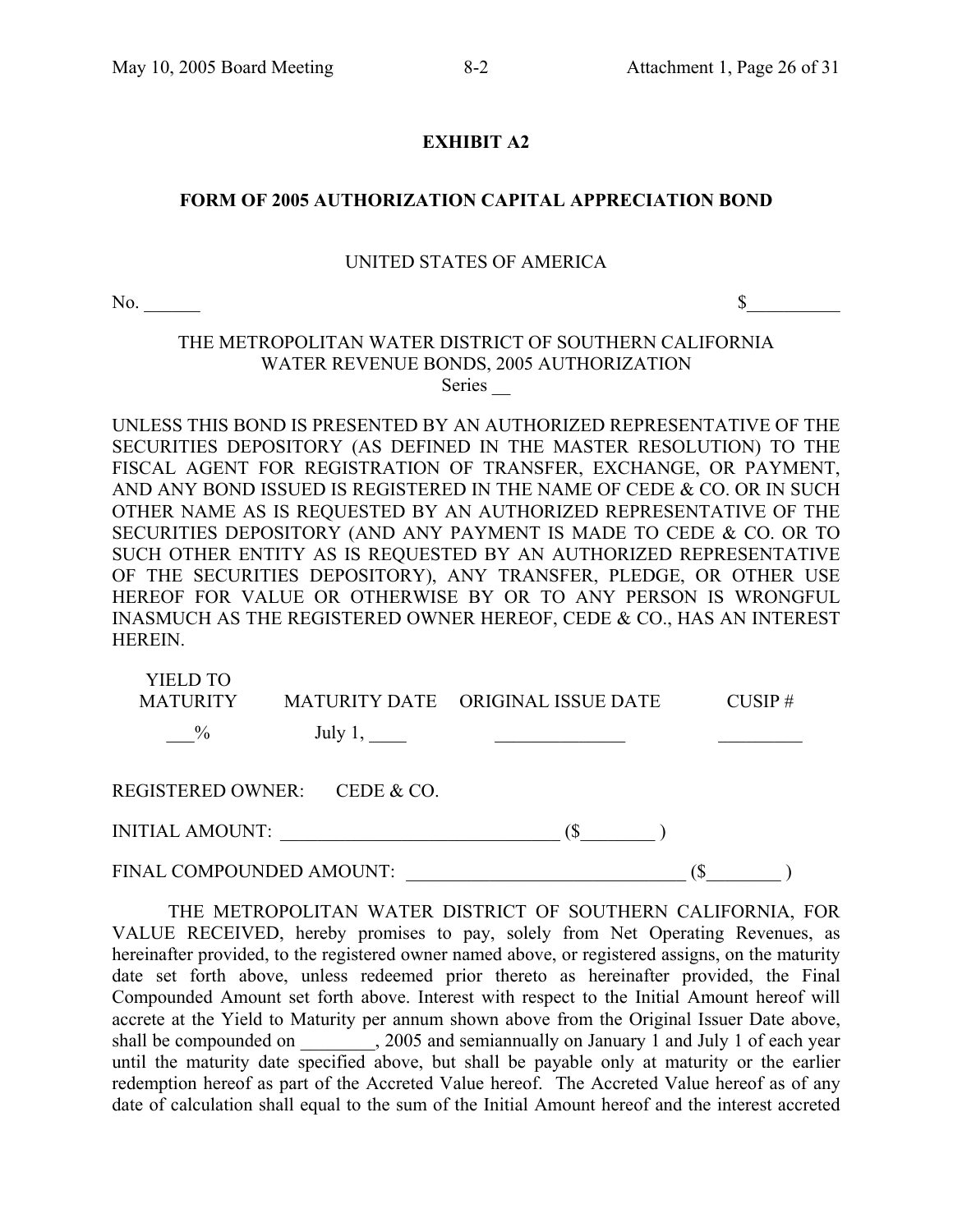and compounded semiannually hereon at the Yield to maturity set forth above, all as determined in accordance with the provisions of the Sixteenth Supplemental Resolution (as hereinafter defined). The Final Compounded Amount of this 2005 Series Bond is payable to the registered holder hereof in lawful money of the United States of America upon presentation and surrender of this 2005 Series Bond at the corporate office of the Treasurer of the District, as fiscal agent (the "Fiscal Agent").

This 2005 Series Bond is one of a duly authorized issue of "The Metropolitan Water" District of Southern California Water Revenue Bonds, 2005 Authorization" (the "2005 Authorization Bonds") issued in the aggregate principal amount of \$ pursuant to the Metropolitan Water District Act, California Statutes 1969, Chapter 209, as amended and supplemented (the "Act"), Resolution 8329 of the District adopted on July 9, 1991 (as amended and supplemented, the "Master Resolution") and Resolution adopted by the District on April 12, 2005 (the "Sixteenth Supplemental Resolution"; the Master Resolution as supplemented by the Sixteenth Supplemental Resolution is referred to herein as the "Resolution"). Reference is hereby made to the Master Resolution, the Sixteenth Supplemental Resolution and to the Act for a description of the terms on which the 2005 Authorization Bonds are issued and to be issued, the provisions with regard to the nature and extent of the Net Operating Revenues (as defined in the Master Resolution), and all of the terms of the Resolution and the Act are hereby incorporated herein and constitute a contract between the District and the registered owner from time to time of this 2005 Series \_\_ Bond, and by acceptance hereof the registered holder of this 2005 Series \_\_ Bond assents to said terms and conditions. The Resolution is adopted under, and this 2005 Series Bond is issued under, and all are to be construed in accordance with, the laws of the State of California.

This 2005 Series \_\_ Bond is a special limited obligation of the District payable from and secured by a pledge of and a lien and charge upon the Net Operating Revenues on parity with all Bonds and all other debt issued or incurred and payable from Net Operating Revenues on parity with the Bonds. The principal and Accreted Value of, premium (if any) and interest on this 2005 Series — Bond is not a debt of the District, nor a legal or equitable pledge, charge, lien or encumbrance upon any of its property or upon any of its income, receipts or revenues, except the Net Operating Revenues. The general fund of the District is not liable for the payment of the 2005 Series Bonds or their interest, nor is the credit or the taxing power of the District or the forfeiture of any of its property for the payment of this 2005 Series Bond or any interest hereon.

The 2005 Series Bonds are payable as to both principal, Accreted Value and interest exclusively from the Net Operating Revenues and other funds pledged under the Master Resolution and the Sixteenth Supplemental Resolution.

This 2005 Series \_\_ Bond is one of the 2005 Authorization Capital Appreciation Bonds described in the Resolution.

[Redemption provisions to be inserted]

This 2005 Series — Bond may be transferred without charge upon the registration books required to be kept by the Fiscal Agent, by the person in whose name it is registered, in person or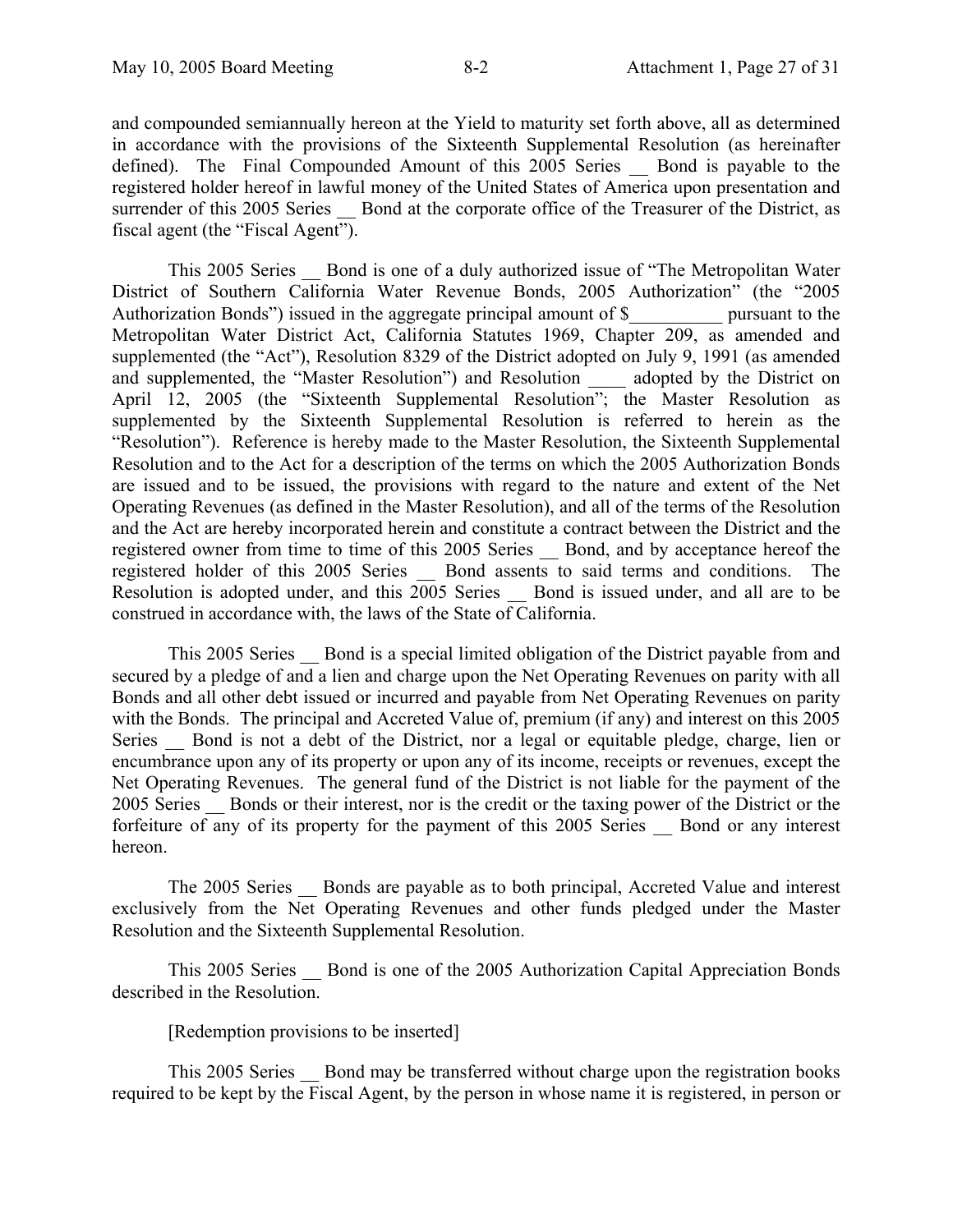by his or her duly authorized attorney, upon surrender of this 2005 Series Bond for cancellation, accompanied by delivery of a written instrument of transfer, duly executed in a form approved by the Fiscal Agent. Whenever any 2005 Series Bond is surrendered for transfer, the District shall execute and the Fiscal Agent shall authenticate and deliver a new 2005 Series Bond or Bonds, of the same tenor and maturity and for a like aggregate Final Compounded Amount. This 2005 Series Bond may be exchanged without charge at the office of the Fiscal Agent in Los Angeles, California for 2005 Series \_\_ Bonds of authorized denominations having the same aggregate Final Compounded Amount, tenor and maturity. The Fiscal Agent need not transfer registration or exchange any 2005 Series Bond later than 15 days prior to the date of selection of 2005 Series \_\_ Bonds for redemption or any portion thereof for redemption. The Fiscal Agent may require the holder of any 2005 Series \_\_ Bond requesting transfer of registration or exchange to pay any tax or other governmental charge required to be paid with respect to such transfer of registration or exchange.

The rights and obligations of the District, the Fiscal Agent and of the owners of the 2005 Series Bonds may be modified or amended from time to time in the manner, to the extent and upon the terms provided in the Resolution, provided that no such modification or amendment shall extend the fixed maturity of this 2005 Series \_\_ Bond, or reduce the Final Compounded Amount hereof, or extend the time of payment, or reduce the rate of interest hereon, or extend the time of payment of interest hereon, without the consent of the owner hereof, or reduce the percent of 2005 Series Bonds the consent of the holders of which is required to effect any such modification or amendment, or permit the creation of any lien on the Net Operating Revenues and other assets pledged under the Resolution prior to the lien created by the Resolution, or deprive the holders of the 2005 Series Bonds of the lien created by the Resolution on such Net Operating Revenues and other assets, without the consent of the holders of all of the 2005 Series Bonds then outstanding.

This 2005 Series Bond shall not be entitled to any benefit under the Resolution, or become valid or obligatory for any purpose, until the certificate of authentication and registration hereon endorsed shall have been executed and dated by the Fiscal Agent. It is hereby certified and recited that any and all acts, conditions and things required to exist, to have happened and to have been performed precedent to and in the issuance of this 2005 Series — Bond to exist, have happened, and have been performed in due time, form and manner as required by the Constitution and laws of the State of California and that this 2005 Series \_\_ Bond, together with all other indebtedness of the District, does not exceed any limit prescribed by the Constitution and laws of the State of California and the Act and is not in excess of the amount of 2005 Series \_\_ Bonds permitted to be issued under the Resolution.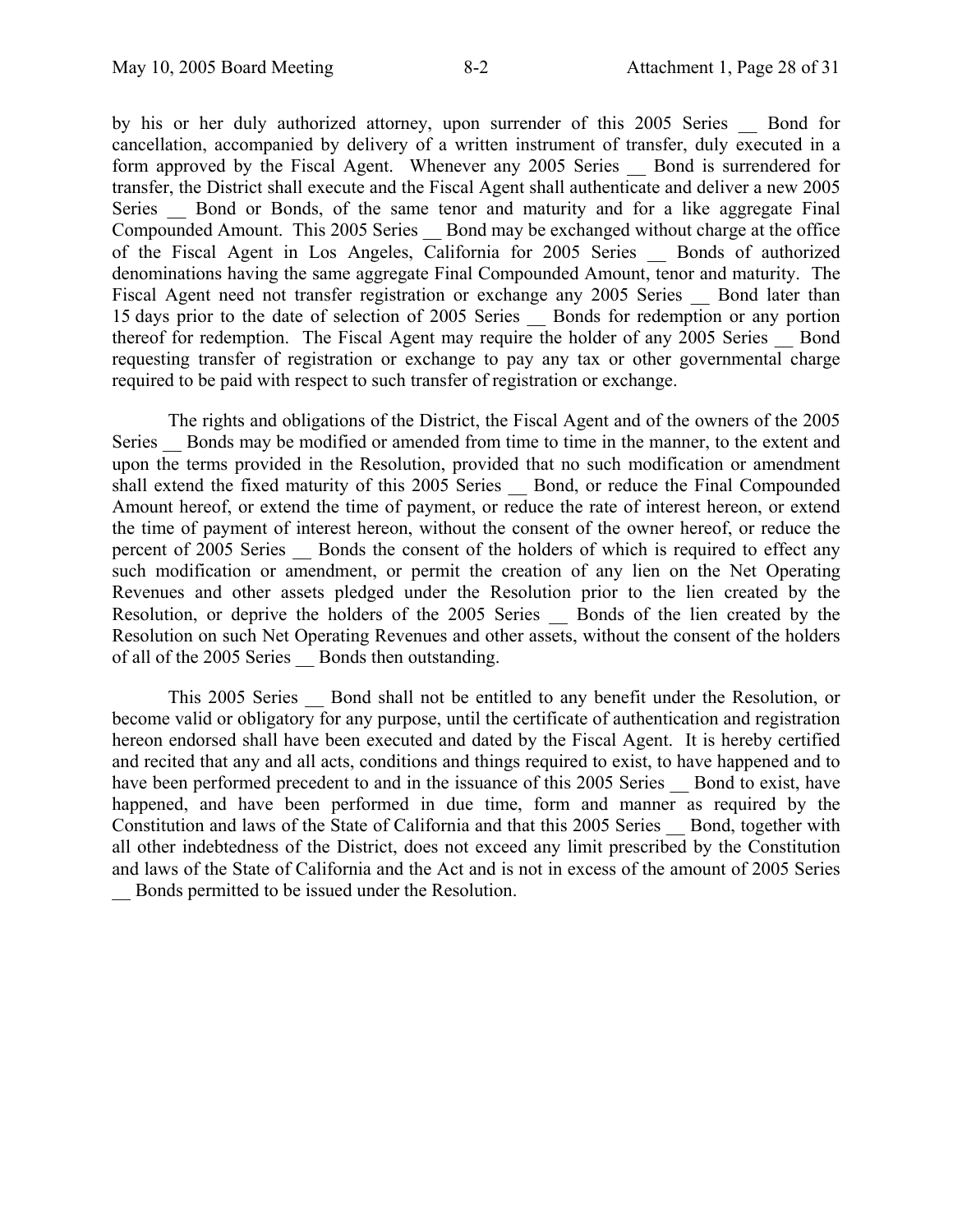IN WITNESS WHEREOF, the District has caused this 2005 Series \_\_ Bond to be signed by the Chairman of the Board of Directors and the Secretary of the Board of Directors of the District, and countersigned by the Controller of the District, each by their facsimile or manual signatures, and sealed with the corporate seal of said District as of the Original Issue Date specified above.

 $\overline{a}$ 

 $\overline{a}$ 

Chairman of the Board of Directors, The Metropolitan Water District of Southern California

Secretary of the Board of Directors, The Metropolitan Water District of Southern California

COUNTERSIGNED:

Controller of The Metropolitan Water District of Southern California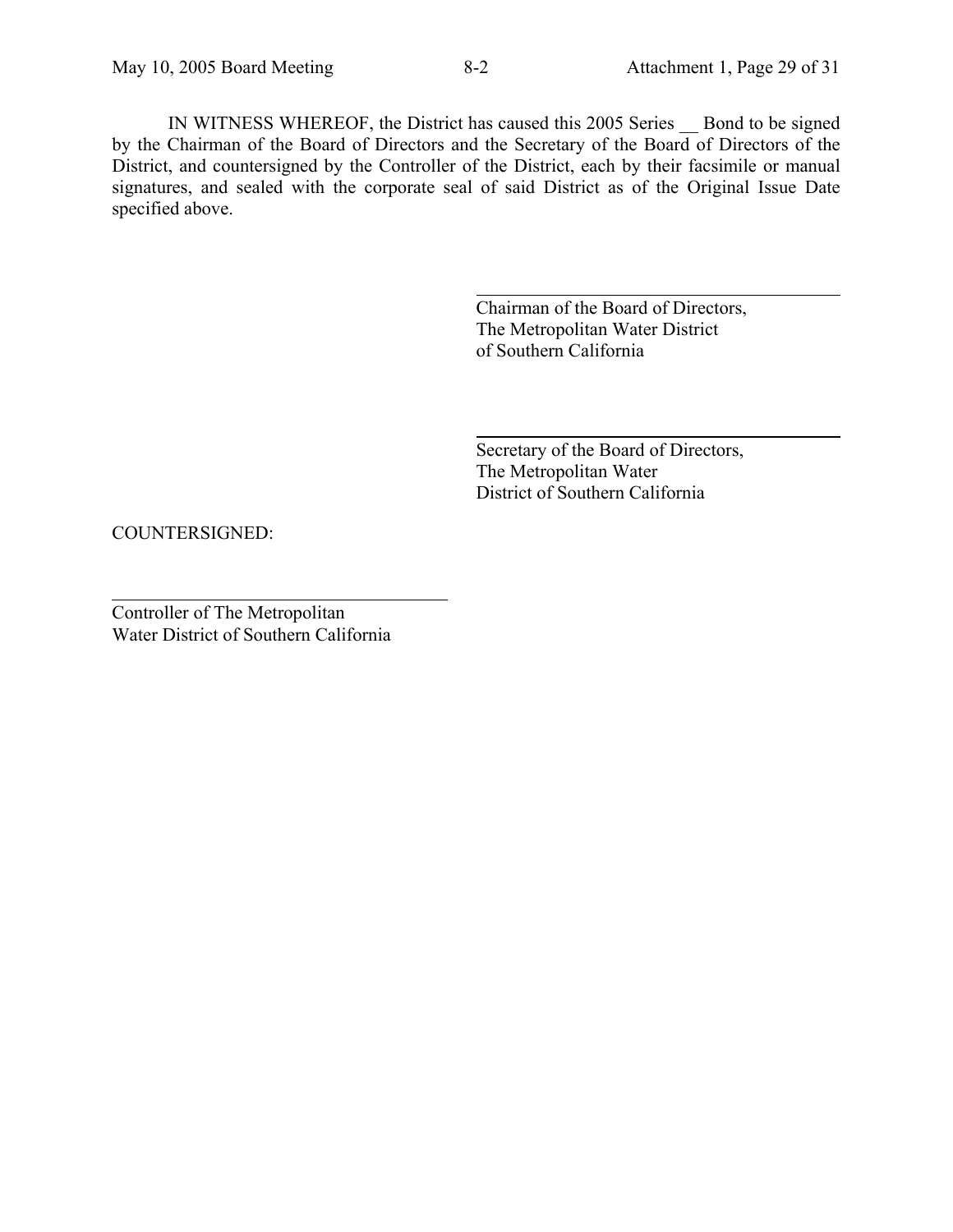## FISCAL AGENT'S CERTIFICATE OF AUTHENTICATION AND REGISTRATION

This Bond is one of The Metropolitan Water District of Southern California Water Revenue Bonds, 2005 Authorization 2005 Series \_\_ delivered pursuant to the within mentioned Master Resolution and Sixteenth Supplemental Resolution.

> Treasurer of The Metropolitan Water District of Southern California, as Fiscal Agent

 $By \_\_$ 

Authorized Signature